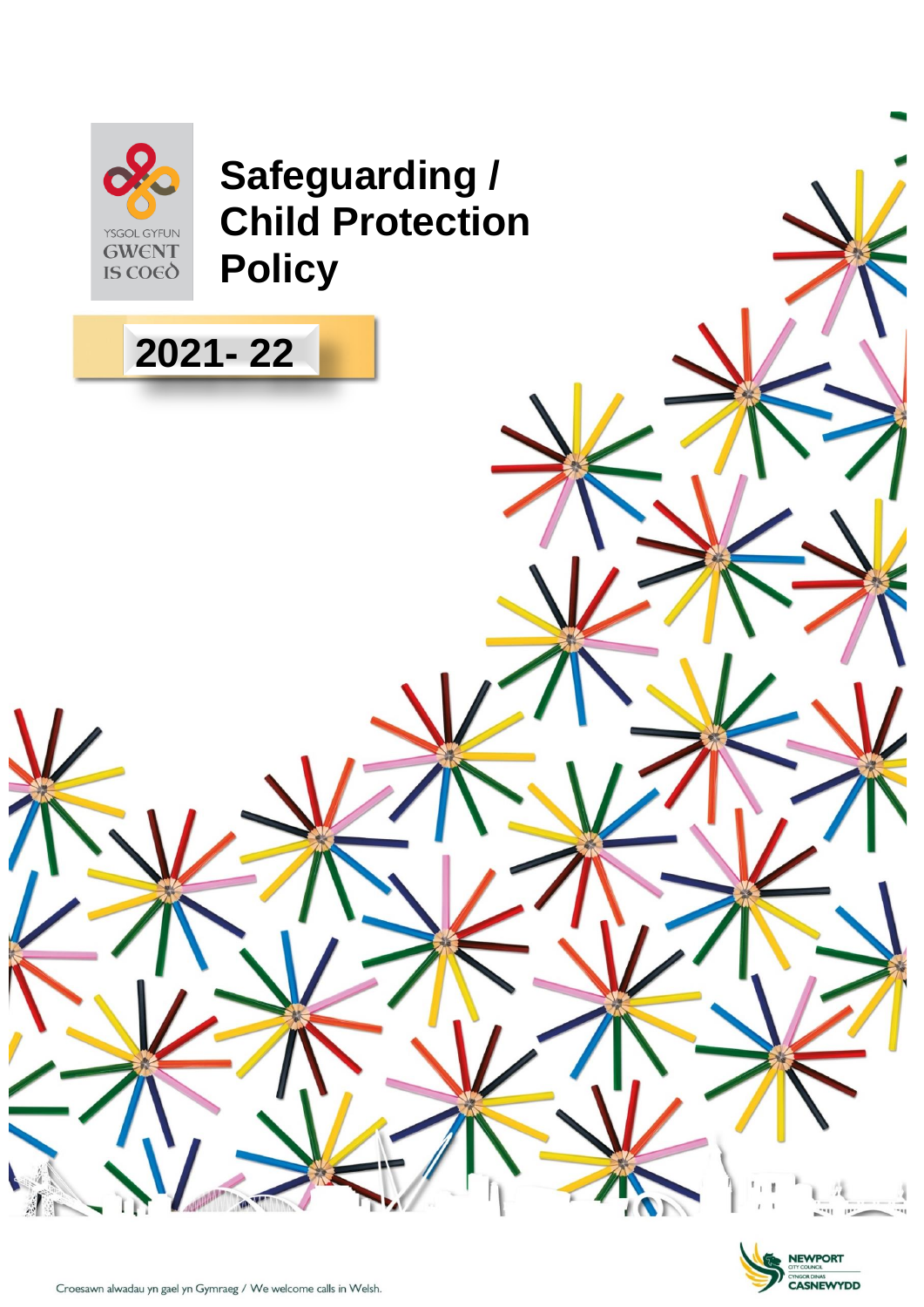# **Newport City Council - Education Service**

# **Safeguarding / Child Protection Policy**

# **CONTENTS**

| Section        |                                                                                                                               | Page           |
|----------------|-------------------------------------------------------------------------------------------------------------------------------|----------------|
| 1              | Introduction                                                                                                                  | $\overline{2}$ |
| $\overline{2}$ | Purpose                                                                                                                       | $\overline{2}$ |
| 3              | Legislative Framework                                                                                                         | 3              |
| 4              | Policies, Procedures and Practice                                                                                             | 4              |
| 5              | Code of Conduct                                                                                                               | 5              |
| 6              | Recruitment, Selection and Management of Staff                                                                                | 6              |
| $\overline{7}$ | Training                                                                                                                      | 6              |
| 8              | Allegations against adults who work with children and young<br>people                                                         | 6              |
| 9              | Guidance on Child Protection Policy for Schools and Education<br>settings                                                     | 8              |
| 10             | Example Safeguarding/Child Protection Policy for individual<br>schools/education providers (including key guidance for staff) | 9              |
| Appendices:    |                                                                                                                               |                |
|                | Appendix A – Associated Policies, Guidance and Advice                                                                         | 17             |
|                | Appendix B - Definitions of Harm and Neglect                                                                                  | 19             |
|                | Appendix C - Safeguarding file - Transfer of Records                                                                          | 20             |
|                | Appendix D - Professional Allegations/Concerns Flowchart                                                                      | 22             |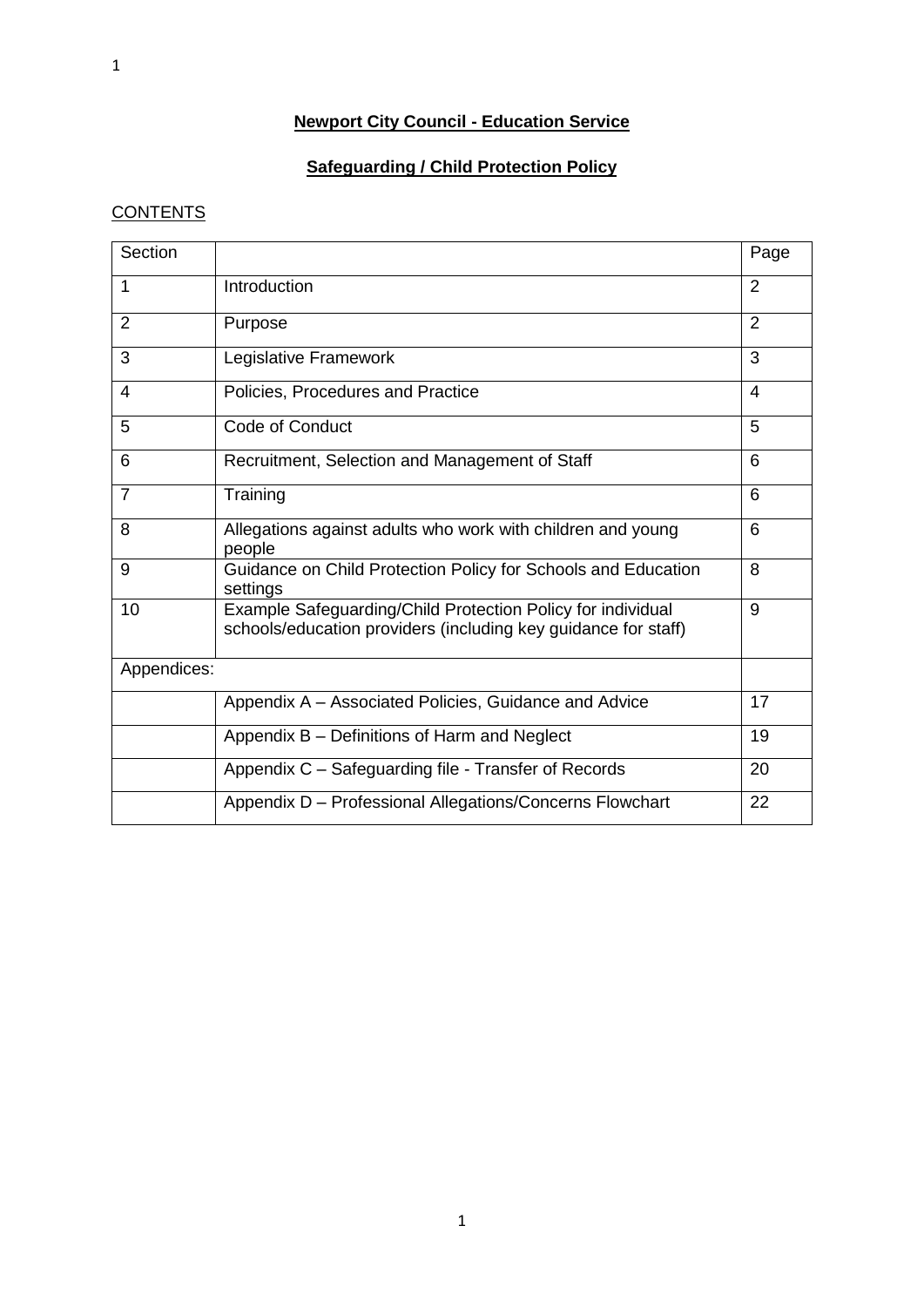#### **Newport Education Safeguarding Policy**

#### **1. Introduction**

**Safeguarding children is the responsibility of all staff working with children and young people**. Newport City Council is committed to ensuring that everyone accepts their responsibilities to safeguard children and young people from harm and abuse. This means following procedures to protect children and young people and reporting any concerns about their welfare to the appropriate authorities straight away.

This document should be read in conjunction with other school policies. Additionally, staff should be familiar with the council's key policies, in particular:

- Safeguarding People Corporate Policy
- The Social Media Policy

The council hosts safeguarding information pages on the council website in order to provide information to the general public.

The Education Safeguarding Officer (ESO) is the first point of contact for schools and education directorate staff in relation to advice regarding safeguarding and child protection issues arising in schools.

In relation to allegations against staff/volunteers in education settings, contact either the Local Authority Designated Officer (LADO) or the Education Safeguarding Officer (ESO).

It is important for all staff, volunteers, contractors and governors/management committee members to remember:

**IT IS NOT the responsibility of any employee, volunteer, contractor or Governor to determine whether abuse or neglect is actually taking place.**

**However, IT IS the responsibility of any employee, volunteer, contractor or Governor to take the actions set out in this policy if they are concerned that abuse or neglect may be taking place.**

#### **2. Purpose**

The purpose of this policy is to protect and promote the welfare of the children and young people and to support the Council, its staff and volunteers in fulfilling their statutory responsibilities. All employees, volunteers, contracted services, providers and adults who have contact with children and young people have a clear responsibility to take action when they suspect or recognise that a child or young person may be a victim of harm or abuse.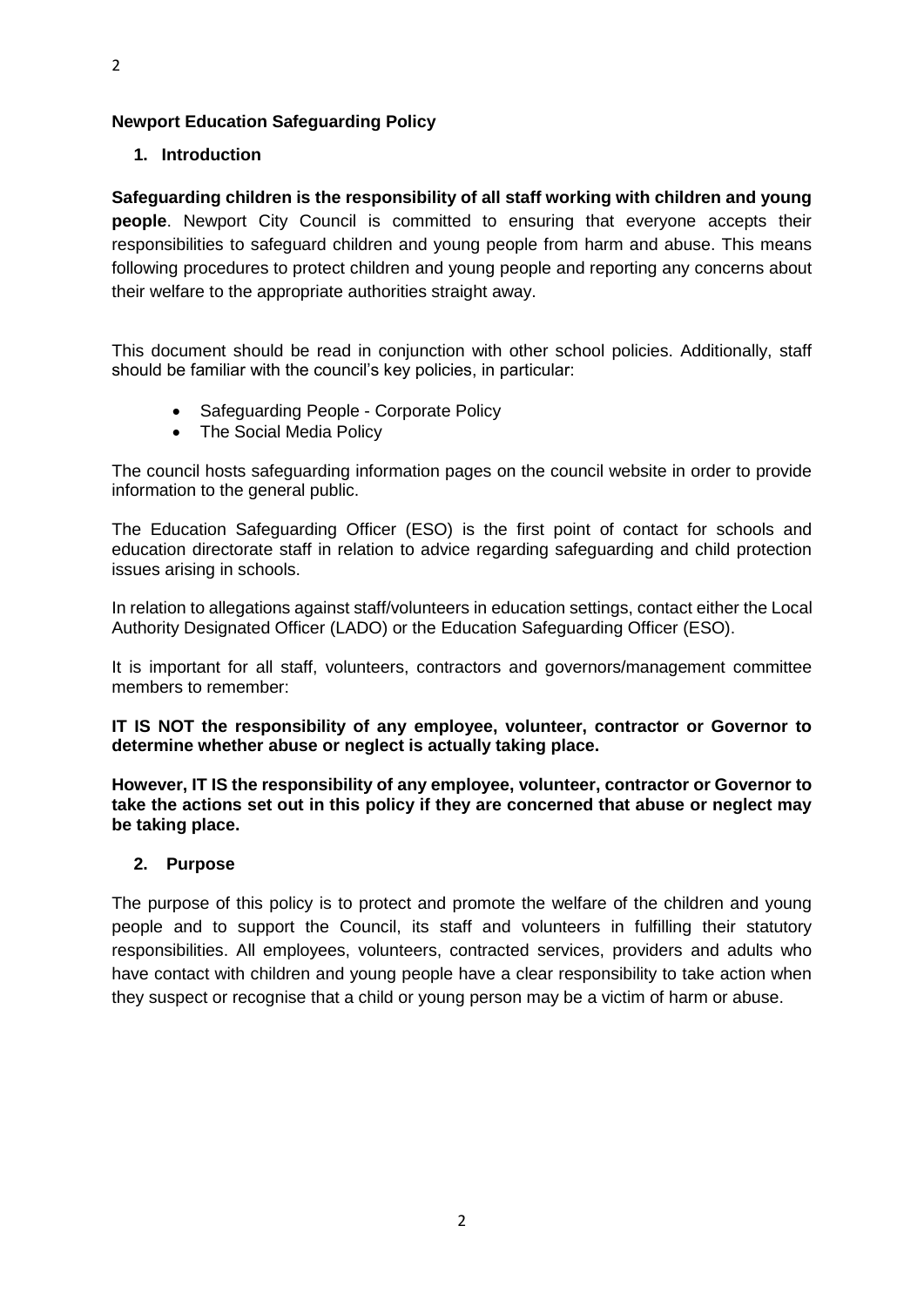3

## **3. Legislative Framework**

The Welsh Government has adopted the UN Convention on the Rights of the Child as the basis of all work for children and young people in Wales. Seven core aims have been identified, which should inform all activities for children and young people. These stipulate that all children and young people should:

- have a positive start in life;
- have a comprehensive range of education and learning opportunities;
- enjoy the best possible health and are free from abuse, victimisation and exploitation;
- have access to play, leisure, sporting and cultural activities;
- are listened to, treated with respect, and have their race and cultural identity recognised;
- have a safe home and a community which supports physical and emotional wellbeing; and
- are not disadvantaged by poverty.

Organisations that provide services for children (defined in the Children Act 1989 as anyone under the age of 18 years) have a duty to safeguard and promote their welfare. The concept of safeguarding and promoting the welfare of children is defined within Safeguarding Children: Working Together under the Children Act 2004, (Welsh Assembly Government, 2006) as:

- protecting children from abuse and neglect;
- preventing impairment of their health or development; and
- ensuring that they receive safe and effective care so as to enable them to have optimum life.

Working Together under the Children Act 2004 sets out how all agencies and professionals should work in partnership to safeguard and promote children's welfare and protect them from harm. The guidance acknowledges that although providers of school and leisure services designed for children have varying degrees of contact with children and young people, they should all have in place procedures which are linked with Regional Safeguarding Children Board procedures.

The following are the key pieces of legislation and government guidance that are most relevant to the policy and procedures:

- Children Act 1989
- Human Rights Act 1998
- Children Act 2004
- Safeguarding Children: Working Together under the Children Act 2004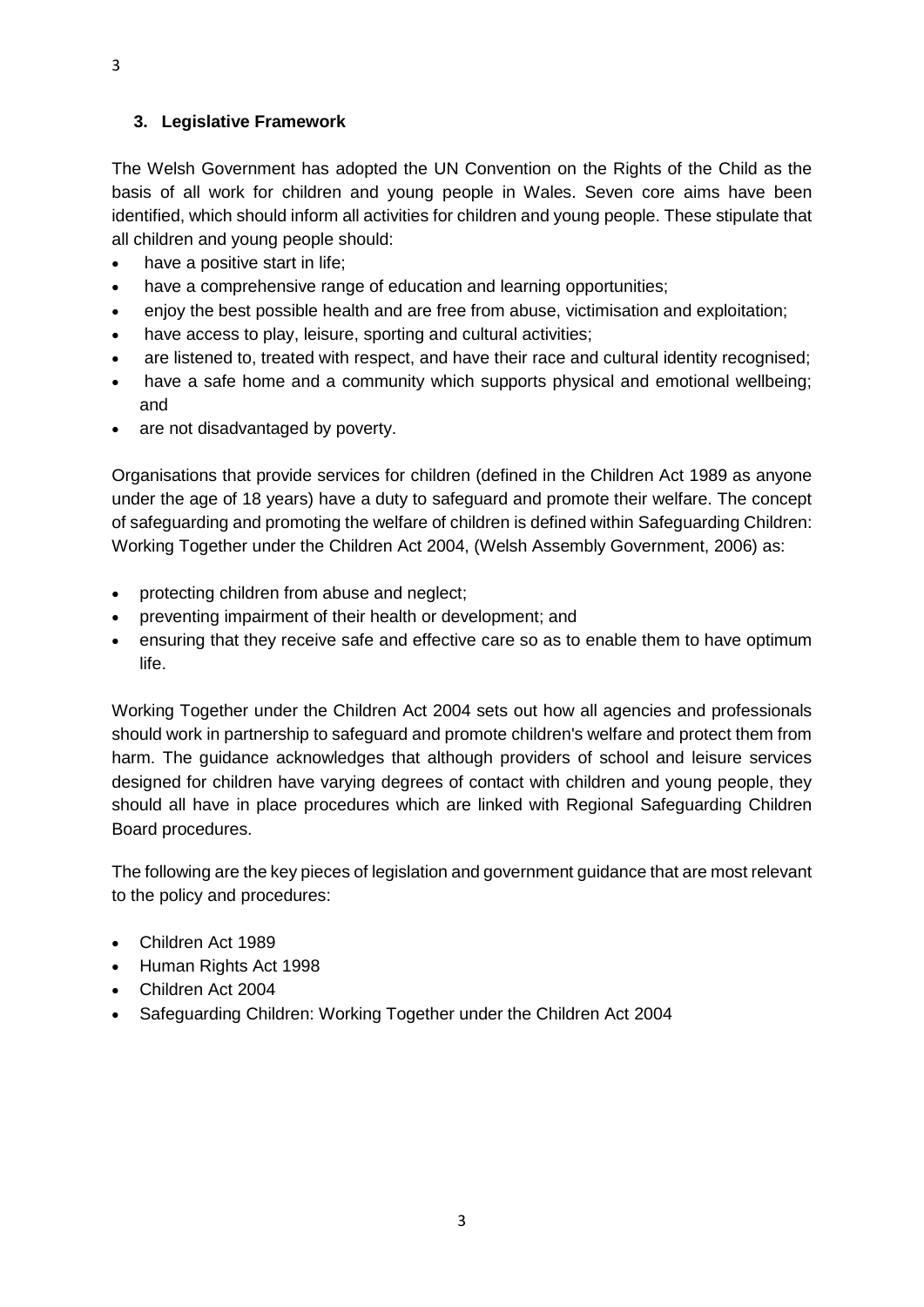- Safeguarding Procedures for Children and Adults at risk of abuse and neglect 2019
- Social Services and Well-being (Wales) Act 2014
- Safeguarding in Education: handling allegations of abuse against teachers and other staff 2014. (Circular 009/2014)
- Keeping Learners Safe 2020**:** The role of local authorities, governing bodies and proprietors of independent schools under the Education Act 2002

#### **Scope**

This policy covers all employees and volunteers in Newport's Education Directorate and educational settings, including volunteers and contracted service providers. All those who work with, or have contact with children or young people are likely to have varied levels of contact as part of their duties and responsibilities. **Everyone who works with children and young people should be aware of the potential indicators of abuse and neglect and be clear about what to do if they have concerns.**

#### **Role of the Local Authority (Education)**

The Local Authority (LA) will ensure that the Education Safeguarding Officer (ESO) reports to the Senior Leadership Team for the Education Directorate on a regular basis on matters relating to safeguarding and child protection within Newport. The LA also takes seriously its responsibilities to address practice, policy and training issues as they occur and relate to all educational establishments and services provided by Newport. The Education Directorate will actively support and promote the work of the Gwent Safeguarding Board.

#### **4. Policies, Procedures and Practice**

Each establishment, organisation or service falling within the Directorate's responsibilities in contact with children and young people, will ensure that there are designated staff who are competent to respond to child protection situations and concerns. It is a recommendation of the Council that a named deputy Designated Senior Person (DSP) for child protection is nominated within all establishments to be able to provide cover in times of absence of the Designated Senior Person (DSP) for child protection.

Within this policy are procedures for handling allegations against any adult working in any capacity within that establishment, organisation or service which reflects:

#### *Safeguarding Children in Education: handling allegations of abuse against teachers and other staff (May 2014)* (Appendix A).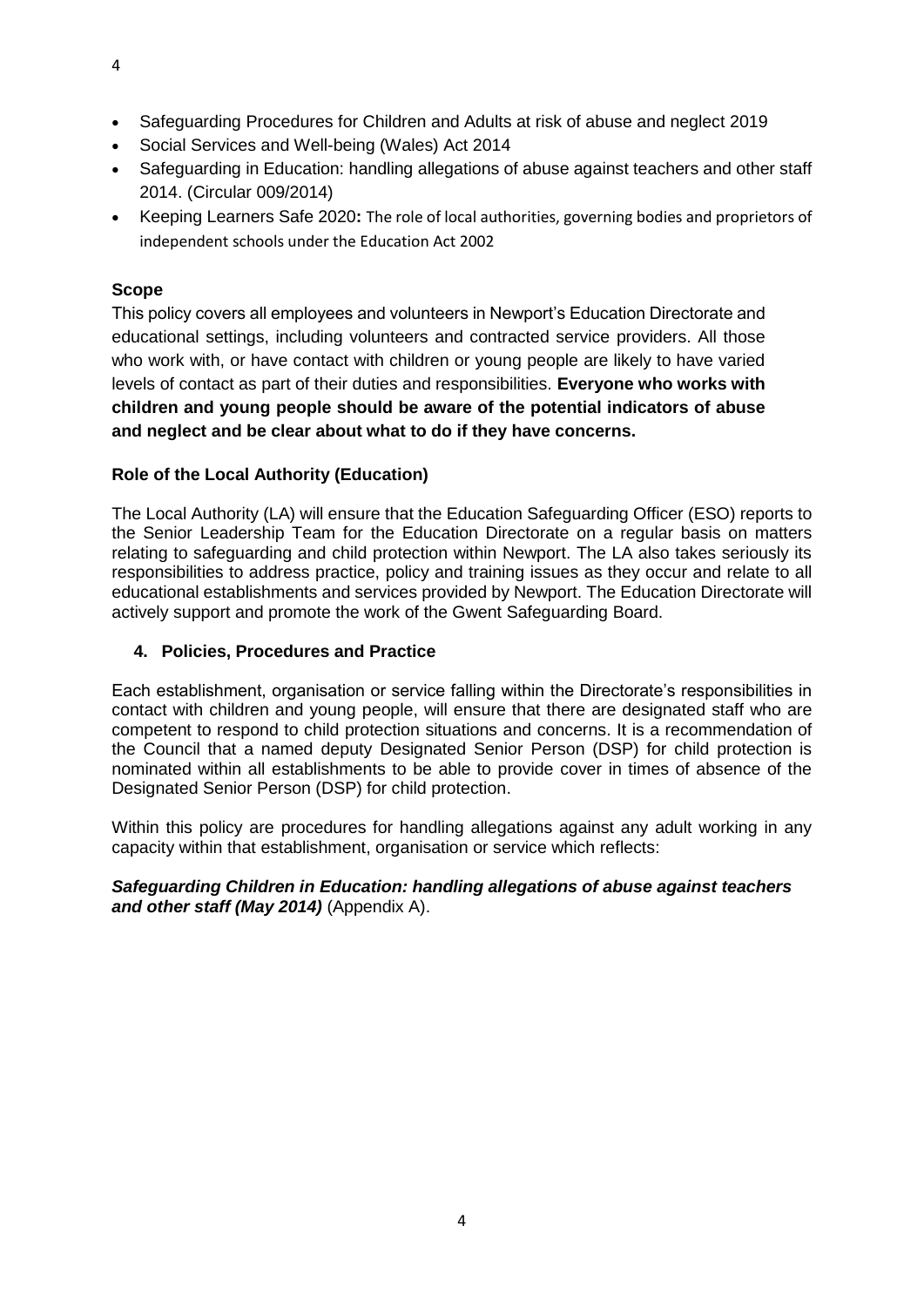Also see regional guidance: **Safeguarding Allegations/Concerns About Practitioners and Those in a Position of Trust Protocol (March 2020**).

[https://www.gwentsafeguarding.org.uk/Documents-en/Adults/Protocols-and-](https://www.gwentsafeguarding.org.uk/Documents-en/Adults/Protocols-and-Procedures/Regional-Documents/Safeguarding-AllegationsConcerns-about-Practitioners-and-those-in-a-Position-of-Trust-Protocol.pdf)[Procedures/Regional-Documents/Safeguarding-AllegationsConcerns-about-Practitioners](https://www.gwentsafeguarding.org.uk/Documents-en/Adults/Protocols-and-Procedures/Regional-Documents/Safeguarding-AllegationsConcerns-about-Practitioners-and-those-in-a-Position-of-Trust-Protocol.pdf)[and-those-in-a-Position-of-Trust-Protocol.pdf](https://www.gwentsafeguarding.org.uk/Documents-en/Adults/Protocols-and-Procedures/Regional-Documents/Safeguarding-AllegationsConcerns-about-Practitioners-and-those-in-a-Position-of-Trust-Protocol.pdf)

There is a 'Whistle Blowing' procedure in place in Newport that staff can utilise when raising concerns regarding practice and other work related matters. The specific guidance for schools can be found on the NCC intranet.

#### **Records and Record Keeping**

Well-kept records are essential in situations where it is suspected or believed that a child may be at risk of harm or likely to be at risk of harm.

All establishments, organisations and services will be required to maintain accurate and relevant child protection records. These records will be kept in a secure place, separate from all other records pertaining to the child. These 'Child Protection records' will be accessed and maintained by the DSP. The establishment, organisation or service should have a named deputy DSP for child protection who will have access to records in times of need.

Child Protection records are subject to the arrangements for maintaining confidentiality and storage within that establishment. The records will be kept for a period of 35 years after the child has left school (see further guidance in NCC Education Document Retention Schedule).

Each establishment, organisation or service will keep and maintain records which detail allegations of abuse against any member of staff working for them, whether in a paid or voluntary capacity, whatever the outcome. There are clear requirements of when this information is to be shared with legal or statutory organisations such as DBS and the Education Workforce Council (EWC). Advice and guidance for the sharing of this specific information **must** be sought from the Human Resources Department.

#### **5. Code of Conduct**

All adults working in Newport schools or education settings must abide by the EWC 'Code of Professional Conduct'; NCC 'Code of Conduct' and any specific codes of conduct that are clearly stated within each establishment's policy.

This expectation in regard to the code of conduct will be emphasised at the beginning of employment or period of voluntary support to each individual.

Such codes of behaviour are intended to safeguard the well-being of children and offer protection to adults whose vulnerability in some situations is recognised.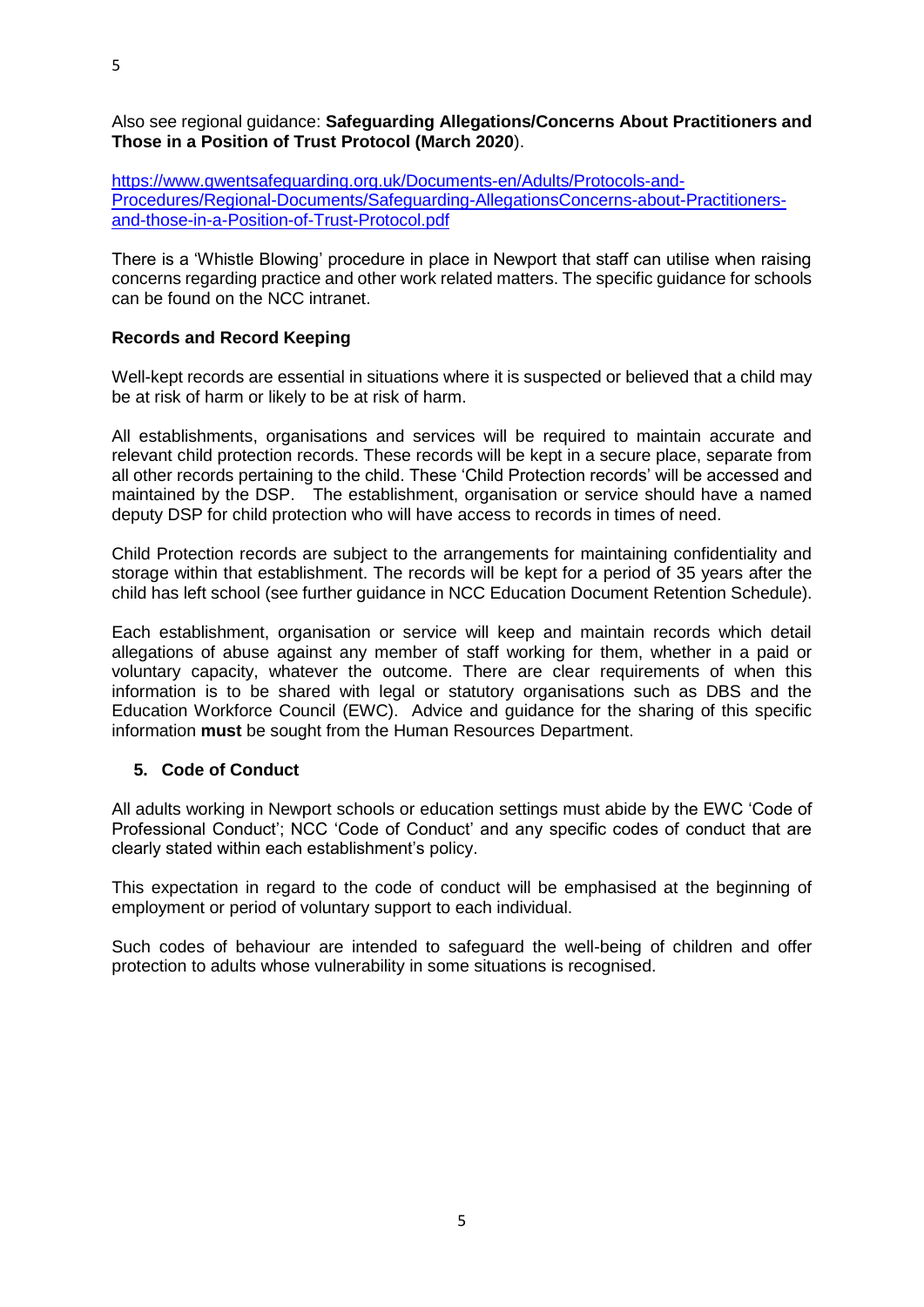#### **6. Recruitment, Selection and Management of Staff**

Those responsible for employing and selecting staff must take every precaution to ensure thorough vetting procedures are conducted. Care must be taken to ensure that all details are checked and that references are taken up. Newport City Council will implement safe recruitment procedures in accordance with Gwent Safeguarding regional guidance and as set out in the Local Authority Safer Recruitment Guidance for Schools. Further guidance and support can be obtained from Newport's HR department.

Managers are required to ensure that staff and volunteers working with children and young people hold current DBS checks. A record of all DBS checks must be kept as part of a 'Single Central Register'.

All establishments, organisations or services must also ensure that all staff who work with children have access to appropriate induction, training, supervision and support. This also applies to any 'off-site' provision managed by the school/establishment.

#### **7. Training**

Head Teachers and Managers will need to ensure that all staff have access to training that is relevant and appropriate to their role. It is recommended that all staff receive updated child protection training at a period deemed necessary by Head Teachers and Managers, but within a maximum period of three years of receiving the last training. In addition, regular safeguarding updates should be part of the ongoing promotion of best safeguarding practice within the school or setting.

Those that have the role of Designated Safeguarding Person (DSP) and the deputy DSP are trained to recognise and respond to situations where children have been harmed or likely to be harmed and considered to be at risk. Training relevant to the role should be undertaken every two to three years.

The Local Authority provides training through the Safeguarding Board, and will ensure that any training offered by the ESO compliments and supports the work of the Board.

All educational settings must keep records of training to ensure that all staff & volunteer training for safeguarding is kept up to date. Educational establishments and partner agencies will be required to provide information on staff training to the Local Authority (annually) and the Regional Safeguarding Board upon request.

#### **8. Allegations against adults who work with children and young people**

It is essential that allegations of abuse are dealt with fairly, quickly and consistently, providing effective protection for the child while supporting the person who is the subject of the allegation. Welsh Government guidance circular 009/2014, **'***Safeguarding in Education: handling allegation of abuse against teachers and other staff***'** sets out specific advice to be followed where a child protection allegation is made against a practitioner within an education setting. Child Protection enquiries will take priority over disciplinary investigations.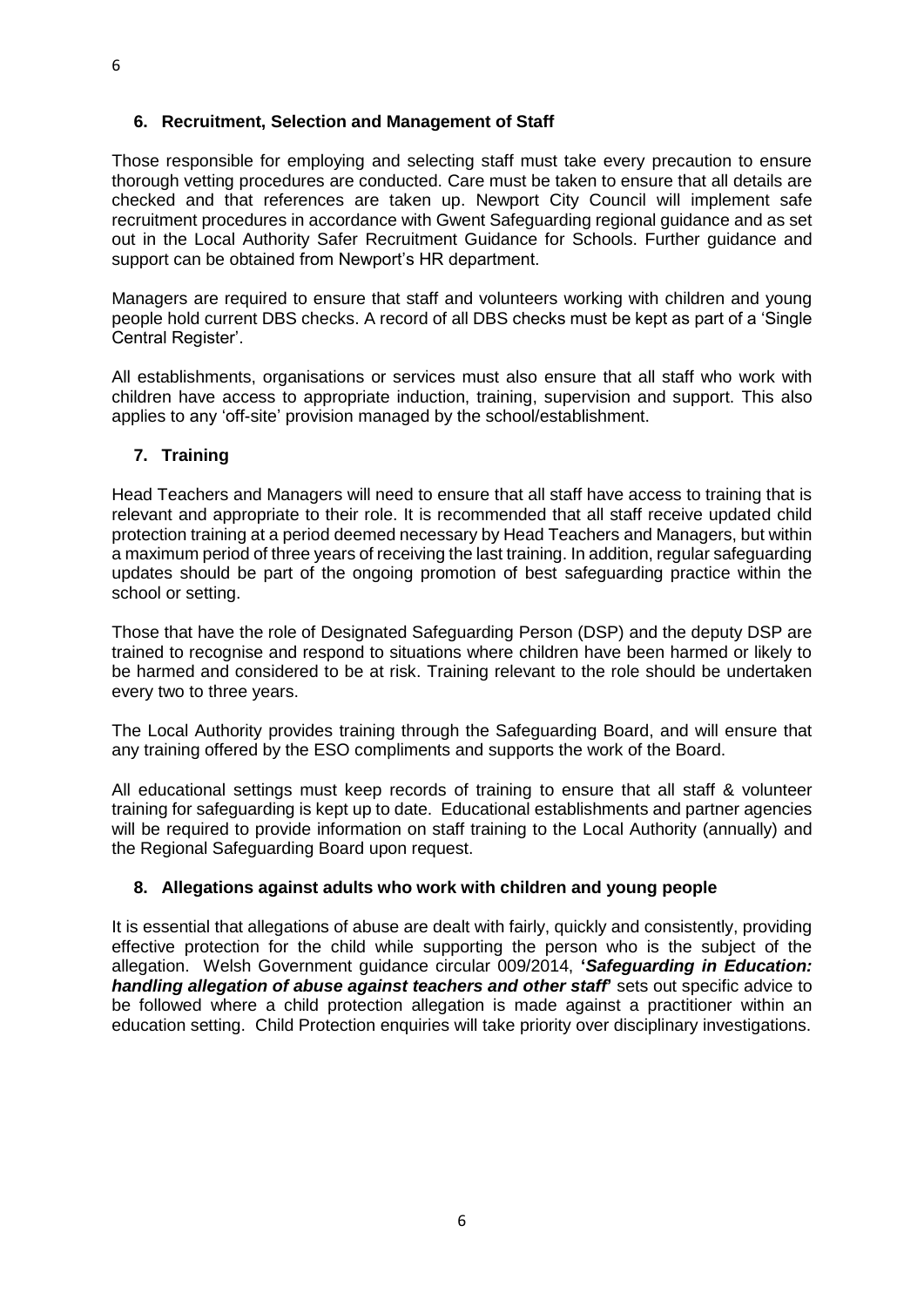When a member of staff witnesses or receives an allegation of professional abuse against another adult who is working with children/young people (this could include staff, volunteers, governors, occasional workers or contractors, and those staff that are not on school site but come into contact with children/young people i.e. those who transport children/young person to and from school, school crossing patrol etc) s/he should:

Report the matter immediately to the Head teacher, who should:

- keep a record of dates, times, location and names of potential witnesses
- **not investigate the allegation, or interview pupils, or discuss the allegation with the member of staff**
- contact the Education Safeguarding Officer (ESO) or the Local Authority Designated Officer (LADO) **without delay**. The LADO will give urgent consideration as to whether or not there is sufficient substance to the allegation to warrant investigation:
- inform the Chair of Governors

Any investigation will be informed by the guidance in the Wales Safeguarding Procedures for Children and Adults at risk of abuse and neglect (2019), which recommend that there should be a strategy meeting to plan the investigation and any subsequent action.

The sharing of information about an allegation must be handled sensitively and must be restricted to those who have a need to know in order to safeguard children.

Information about the child or family must not be shared with the individual against whom the allegation was made or anyone representing them.

Interim safeguarding arrangements should be put in place pending the outcome of this process. This may require a risk assessment to be completed to ensure that there is no contact between the child or young person who is the subject of the allegation and the person who has been accused of the allegation. Interim safeguarding measures should also be put in place regarding the contact that takes place between any other child or young person and the person against whom the allegation has been made.

#### **Referral of cases of suspected abuse or allegations should be made to:**

- Newport Children's Services: [Children.Duty@newport.gov.uk](mailto:Children.Duty@newport.gov.uk)
- Support and guidance regarding the above can be gained by contacting the Education Safeguarding Officer or the Local Authority Designated Officer.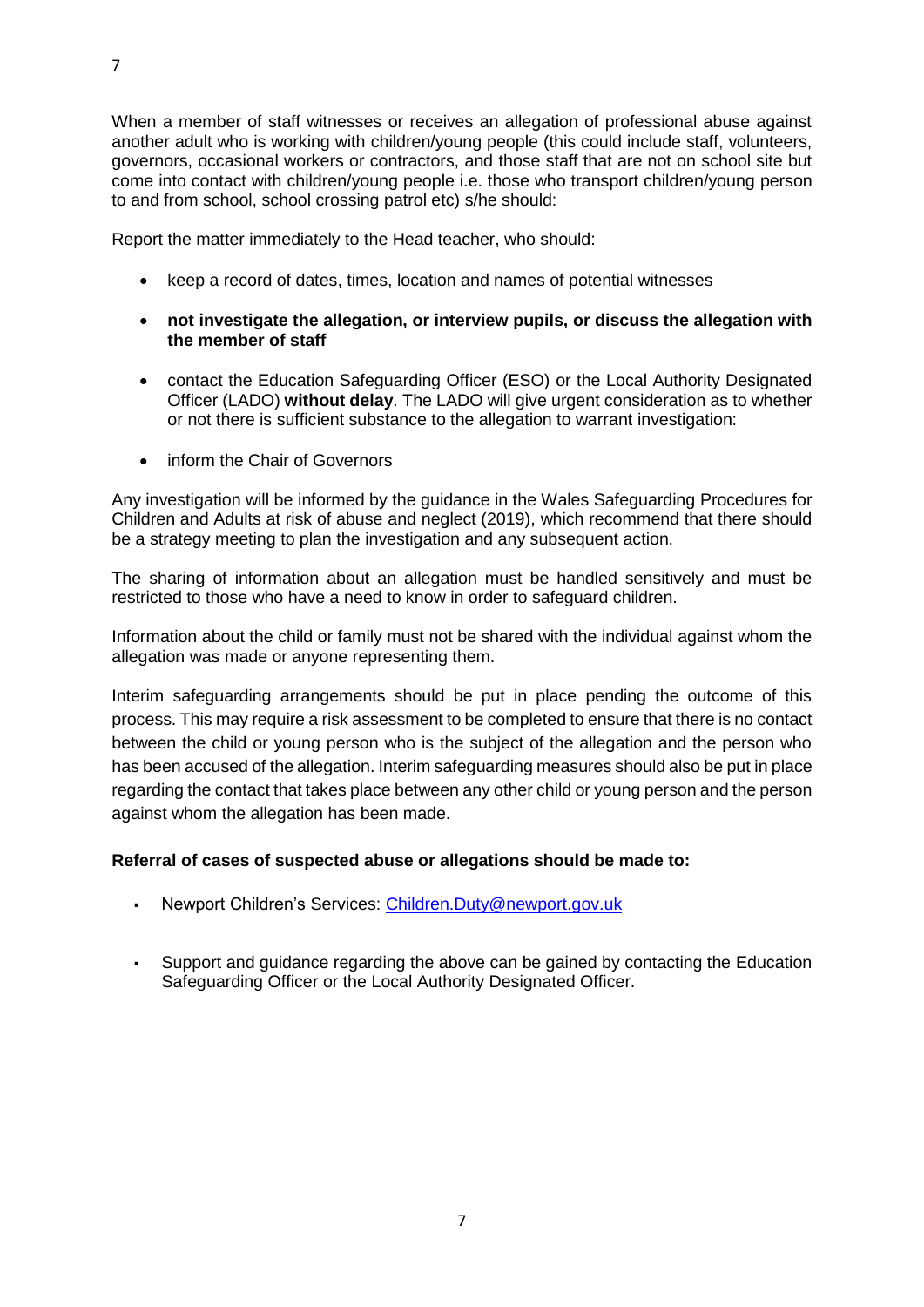If an adult sees signs that give cause for concern, but initial interaction does not supply sufficient or clear information then, the adult should sensitively obtain explanatory information from the child or young person. Be careful not to ask leading questions and keep these open by using words like, 'Tell me, explain to me, describe to me' etc. Detailed investigations of suspicions **must not** be undertaken by any member of staff/ volunteer. A detailed investigation will be carried out, if appropriate, by other agencies (normally, the children's services department or the police).

#### **9. Guidance on Safeguarding/Child Protection Policy for Schools and Education Settings.**

It is recommended that the policy format recorded in 'Keeping Learners Safe' is used as the basis for all establishments, organisations and services linked to Education. This format can be adapted to meet the needs and requirements of individual organisations.

The construction of any policy should include:

- **Prevention**
- **Procedures**
- Supporting the Learner/Young Person at risk

N.B: Reference to other related school or organisation policies can be added, as in the examples given in the exemplar policy.

Other information for children, parents, staff and governors could be added as appendices to the main policy. This could include methods of internal recording of concerns and guidance and advice to children, staff and parents in raising concerns.

The policy should be dated and also notification when the next formal review is intended. Where appropriate the date of approval by the Governing Body or Management should be recorded on the policy.

Basic items from the policy could be included in the school or organisation's publications for parents and children. A copy of the policy should be available on the school website, and must be made available to parents on request.

#### **Links with other Policies, Legislation and Guidance**

This policy must be read and considered within the context of other policies that pertain to work with children and young people. Staff will need to be aware of and consider how other issues such as drug and alcohol misuse, bullying, domestic abuse and mental health issues can and do have a bearing on child protection situations.

Relevant NCC Education policies can be found at:<https://hwb.gov.wales/>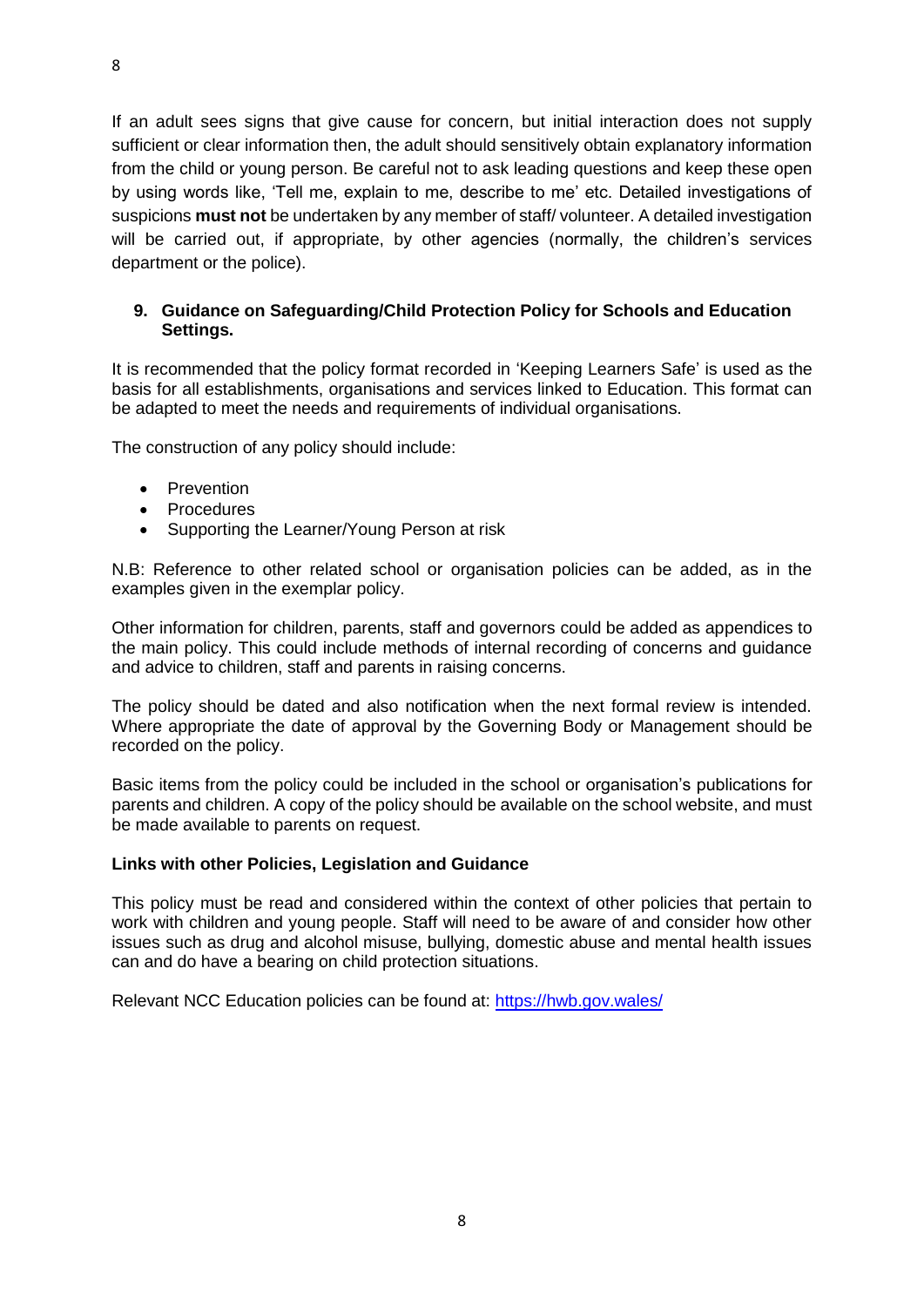#### **10. Example Safeguarding & Child Protection Policy for** (Name of School)

#### **1. Introduction**

Our school fully recognises the contribution it makes to safeguarding and child protection.

There are three main elements to our policy:

- Prevention through the culture, teaching and pastoral support offered to learners
- Procedures for identifying and reporting cases, or suspected cases of abuse because of our day to day contact with children, our staff are well placed to observe the outward signs of abuse; and
- Support for learners who may have been abused.

This policy applies to **all** staff and volunteers working in the school and its governors. It is recognised by this school that all staff that come in to contact with children can often be the first point of disclosure for a child. This first point of contact is an important part of the child protection process, and it is essential that all staff are aware of and implement the school's procedures as noted in this policy.

#### **2. Prevention**

We recognise that high self- esteem, confidence, supportive friends and good lines of communication with a trusted adult helps to safeguard learners.

The school will therefore:

- Establish and maintain an ethos where children feel secure, are encouraged to talk and share their concerns and will be listened to;
- Ensure that children know that all adults in this school can be approached if they are worried or concerned about matters that concern them or their siblings or friends.
- Include in the curriculum, activities and opportunities for PSE which equip children with the skills they need to stay safe from abuse and to know to whom to turn for help;
- Include in the curriculum, material which will help children develop realistic attitudes to the responsibilities of adult life, particularly with regard to childcare and parenting skills.
- build relationships with other agencies and ensure early and appropriate referrals for support and intervention are made before risks escalate
- take a whole-school (setting) approach to well-being which will incorporate safeguarding and preventative measures to support children and families.

#### **3. Procedures**

We will follow the Wales Safeguarding Procedures for Children and Adults at risk of abuse and neglect (2019). We are also compliant with the Local Authority's overarching corporate "Safeguarding People" suite of safeguarding documents and other guidance and protocols that have been endorsed and agreed by the Safeguarding Board.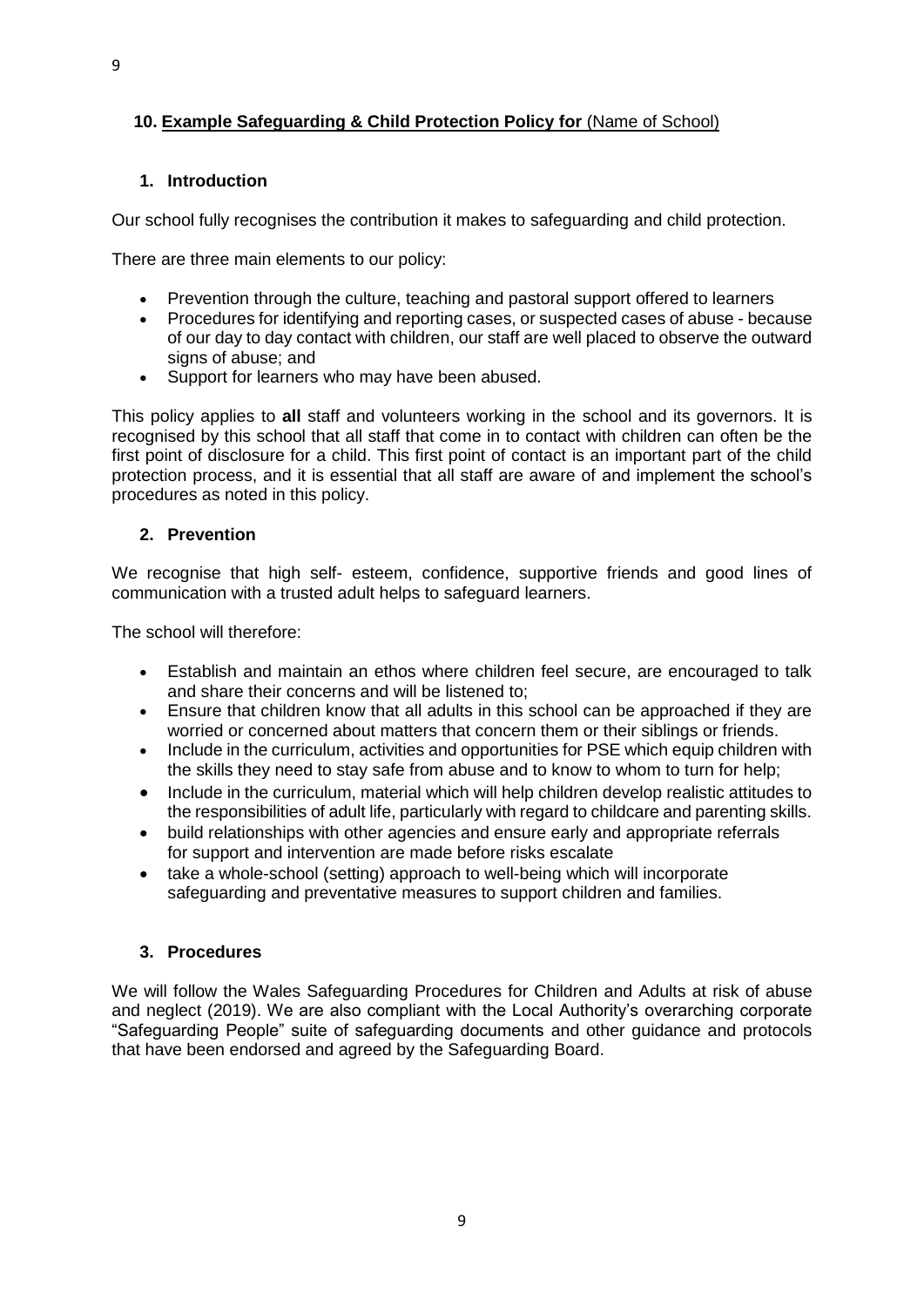#### **Our school will:**

- $\triangleright$  Ensure it has a designated safeguarding person (DSP) and deputy for child protection, who have undertaken the appropriate training.
- ➢ Recognise the role of the designated senior person (DSP) and arrange support and training. The school will look to the Safeguarding Board and the council's Education Safeguarding Officer for guidance and support in assisting the school's designated safeguarding person.
- ➢ Ensure every member of staff and every governor knows:
- the name of the DSP and their role, the local authority point of contact and the designated governor for safeguarding
- that they have an individual responsibility for reporting children at risk and child protection concerns to social services, or to the police, within the timescales agreed with the Regional Safeguarding Board (by following the school's agreed procedures)
- how to take forward those concerns when the DSP is unavailable  $\triangleright$  Ensure that all members of staff are aware of the need to be alert
- ➢ Ensure that all members of staff are aware of the need to be alert to signs of abuse and neglect, and know how to respond to a learner who may disclose abuse or neglect
- $\triangleright$  Ensure that safer recruitment practices are in place, following NCC quidance
- ➢ Ensure that members of staff who are EWC registrants are aware of the *Code of Professional Conduct and Practice for registrants with the Education Workforce Council* (see [www.ewc.wales/site/index.php/en/fitness-to-practise/code](http://www.ewc.wales/site/index.php/en/fitness-to-practise/code-)ofprofessional-conduct-and-practice-pdf.html) and the expectation within the Code that the registrant has regard to the safety and well-being of learners in their care and related content
- $\triangleright$  Ensure that parents/carers have an understanding of the responsibility placed on the school and staff for safeguarding and child protection by setting out its obligations in the school brochure
- $\triangleright$  Provide training for all staff so that they:
- understand their personal responsibility
- know the agreed local procedures and their duty to respond
- are aware of the need to be vigilant in identifying cases of abuse and neglect
- know how to support a child who discloses abuse or neglect
- understand the role online behaviours may have in each of the above
- $\triangleright$  Notify the local authority's social services team if:
- a learner on the child protection register is excluded, either for a fixed term or permanently
- there is an unexplained absence of a learner on the child protection register of more than two days' duration from school (or one day following a weekend)
- ➢ Work to develop effective links with relevant agencies and cooperate as required with their enquiries regarding child protection matters, including attendance at child protection conferences and core groups and the submission of written reports to the conferences
- ➢ Keep written records of concerns about children (noting the date, event and action taken), even where there is no need to refer the matter to the local authority immediately
- $\triangleright$  Ensure all records are kept secure and in locked locations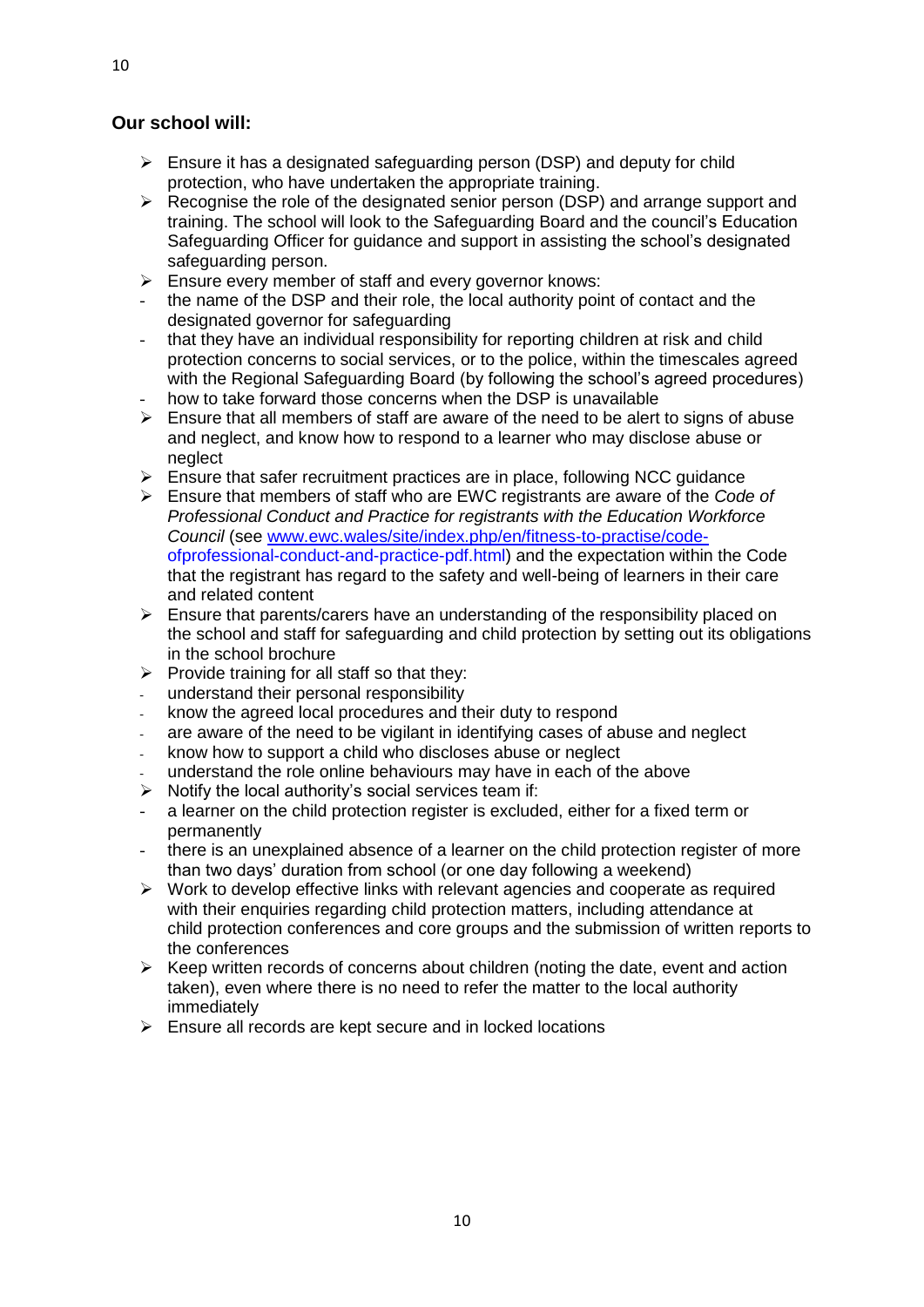- ➢ Adhere to the procedures set out in the Welsh Government's *Disciplinary and dismissal procedures for school staff: Revised guidance for governing bodies* (see Gov.wales/disciplinary-and-dismissal-procedures-school-staff
- ➢ Ensure that recruitment and selection procedures are made in accordance with Welsh Government's *Keeping learners safe* guidance
- $\triangleright$  Designate a governor for safeguarding who will oversee the school's child protection policy and practice.

This governor will feed back to the Governing Body on child protection matters as and when required, and will be required to write an annual report to the Governing Body on the school's child protection activities, based on the information in the annual safeguarding self-evaluation. The Safeguarding toolkit (Keeping Learners Safe) is the recommended format.

#### **4. Supporting those at risk**

We recognise that children who are at risk, suffer abuse or witness violence may be deeply affected by this.

This school may be the only stable, secure and predictable element in the lives of children at risk. Nevertheless when at school, their behaviour may be challenging or they may be withdrawn. At this school we will support the learner through:

- The content of the curriculum to encourage self-esteem and self-motivation
- The school ethos which:
	- ➢ promotes a positive, supportive and secure environment; and
	- ➢ gives pupils a sense of being valued (see section 2 on Prevention);
- The school's behaviour policy, which is aimed at supporting vulnerable pupils in the school.
- All staff will agree a consistent approach which focuses on the behavioural outcome of the child, but does not damage the pupil's sense of self-worth.
- The school will endeavour to ensure that the pupil knows that some behaviour is unacceptable, (Shared with parents/carers via school brochures and other points of communication) but that each individual is valued and not to be blamed for any abuse which has occurred.
- Liaison with other agencies who support the student such as Social Services, Child and Adolescent Mental Health services, the Educational Psychology Service, Education Welfare Service and advocacy services; and
- Keeping records and notifying the local authority if there is a recurrence of a concern.
- When a pupil on the child protection register leaves, we will transfer the sensitive information to the new school immediately (Using the procedure outlined in appendix D, Safeguarding File – Transfer of Records). The DSP will be central to this process, and if not already done, will inform Children's Services of the move.

#### **5. Anti- Bullying**

Our policy on Anti-Bullying has been set out in (a separate document/ the school's behaviour policy etc.). This policy/information is reviewed annually by Governors and can be located (state where).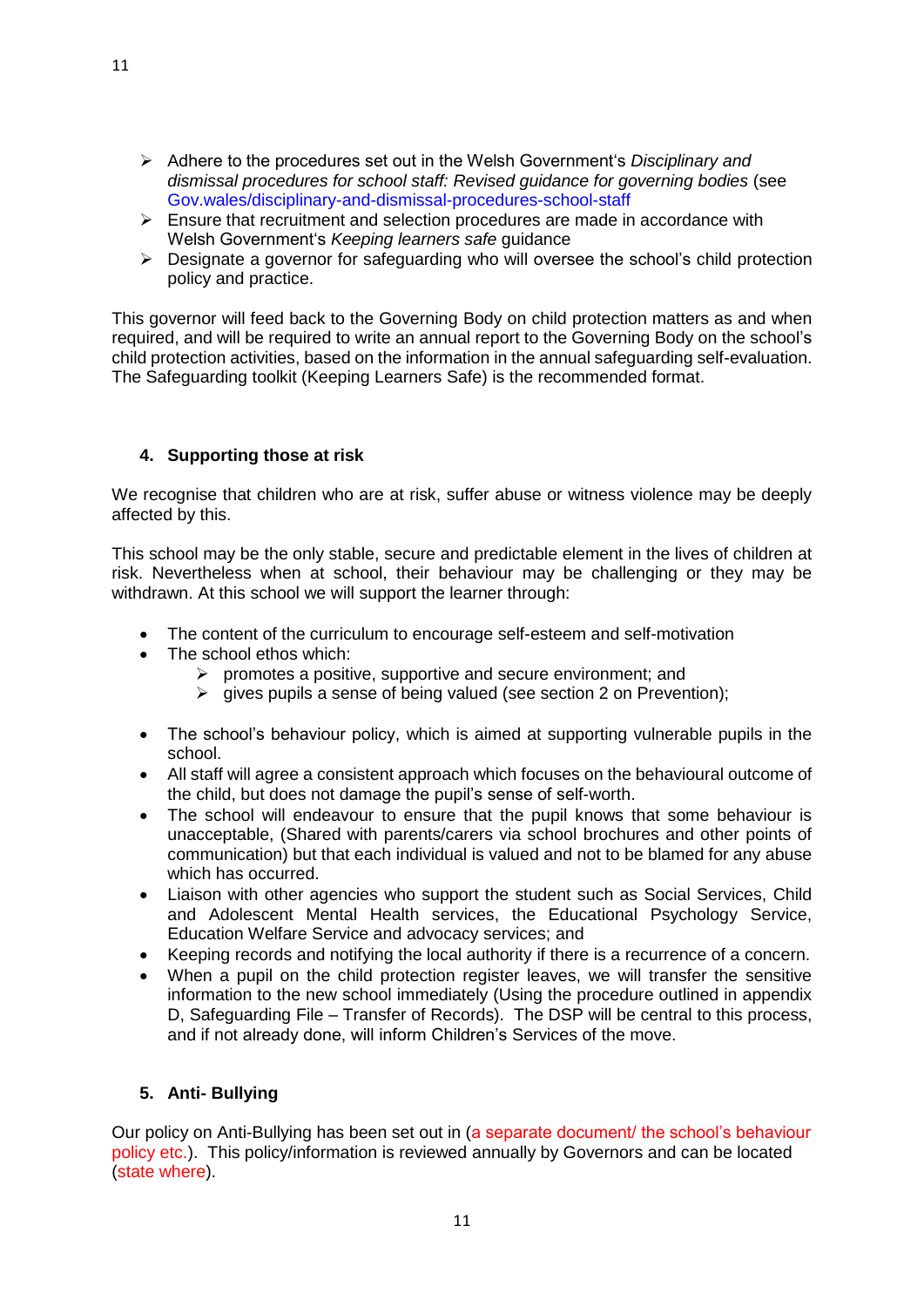#### **6. Physical Intervention**

Our policy on physical intervention has been set out in (a separate document/ the school's behaviour policy etc). It is reviewed annually by the governing body and is consistent with the Welsh Government guidance on Safe and Effective intervention – use of reasonable force and searching for weapons 097/2013. This policy/information can be located (state where).

#### **7. On-line Safety**

The school's policy on On-line Safety has been set out in (a separate document/ the schools IT policy). This policy/information can be located (state where).

#### **8. Children with Additional Learning Needs (ALN)**

This school recognises that statistically children and young people with emotional and behavioural difficulties and disabilities are most vulnerable to abuse. School staff who deal with children with profound and multiple disabilities, sensory impairment and or emotional and behaviour problems need to be particularly sensitive to signs of abuse. The school's policy on ALN has been set out in (A separate document) this policy/information can be located (state where).

#### **9. Children who enter the Looked after System**

This school recognises that children who enter the Looked after System are often the most vulnerable and needy. The school's policy for Looked After Children can be located (state where). Advice and guidance can be sought from the Local Authority's Looked After Children's Education Coordinators.

#### **10. Operation Encompass**

Operation Encompass is a police and education early information sharing partnership, enabling schools to offer immediate support for children and young people experiencing domestic abuse. Information is shared by the police with the school's safeguarding lead prior to the start of the next school day after officers have attended a domestic abuse incident. This enables appropriate support to be put in place, dependent upon the needs and wishes of the child.

Children experiencing domestic abuse are negatively impacted by this exposure; domestic abuse has been identified as an Adverse Childhood Experience and can lead to emotional, physical and psychological harm. Operation Encompass aims to mitigate this harm by enabling immediate support for the child.

#### **11. Transfer of records**

Where children are transferred to or from this school, we will ensure appropriate record keeping of the transfer of child protection records through the use of the Safeguarding File – Transfer of records proforma (See Appendix C).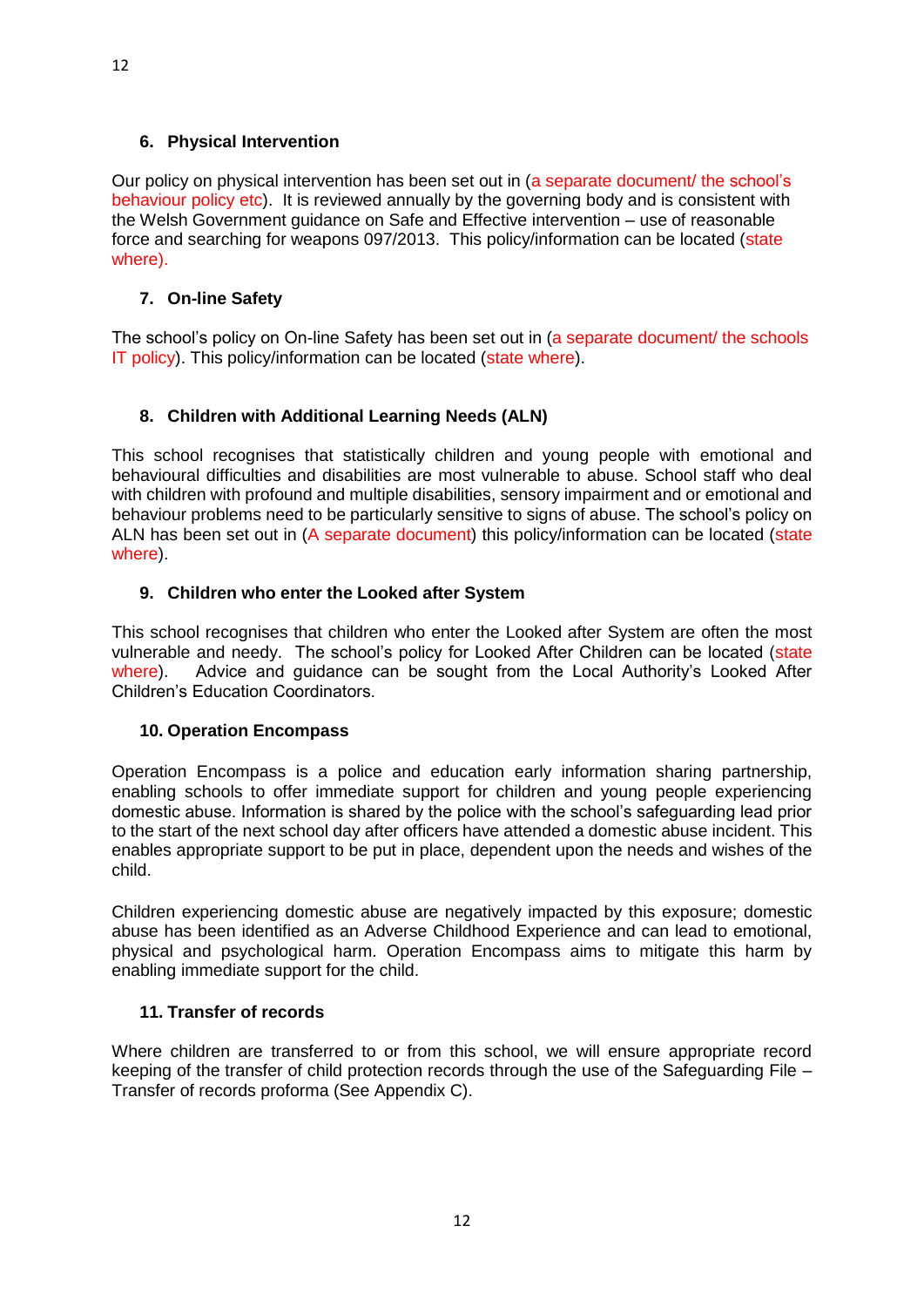#### **12. Training**

The school will ensure that the designated senior person and deputy will have received initial training when starting their role and continued professional updates as required. Specific updates as suggested by national and local requirements will be central to the DSP's development.

All staff will receive regular safeguarding updates during the year as appropriate from the DSP, but will receive specific awareness raising training within a 2-3 year period.

It is recommended that the governing body will also receive awareness raising training and the nominated governor will be offered opportunities for more targetted training.

#### **13. Community Cohesion – Preventing Extremism**

The school is aware of its responsibilities (under Section 26 of the Counter Terrorism and Security Act 2015 and the *Prevent* Duty Guidance) to safeguard pupils at risk of radicalisation. The school does this by:

- Providing a safe environment for pupils to talk about issues that may concern them, including sensitive topics such as terrorism and extremist ideology.
- Identifying and risk assessing individuals who may be drawn into terrorism, violent or non-violent extremism.
- Knowing how to complete a Channel referral and how to seek support for the child/young person
- Ensuring all staff receive appropriate training and have the knowledge and confidence to identify pupils at risk of being drawn into terrorism and extremism and challenge extremist ideas, as well as an understanding of local risks and vulnerabilities.
- Ensuring children are safe from terrorist and extremist material when accessing the internet in school, including having in place appropriate levels of filtering.
- Following the school's safeguarding procedures when any concerns about a child or young person who is at risk of radicalisation are reported.

#### **14. Children Missing from Education**

The school will follow the local authority guidance where there are concerns that a child is missing from education and cannot be located. The school's EWO will be contacted when there are concerns that a child is missing from education.

#### **15. Mandatory reporting of FGM**

The school is aware of its duty to report known cases of FGM to the police (section 74 of the Serious Crime Act 2015) and Children's Services. Where staff suspect FGM may have been carried out, or think a girl may be at risk, then the school will follow existing safeguarding procedures in these cases.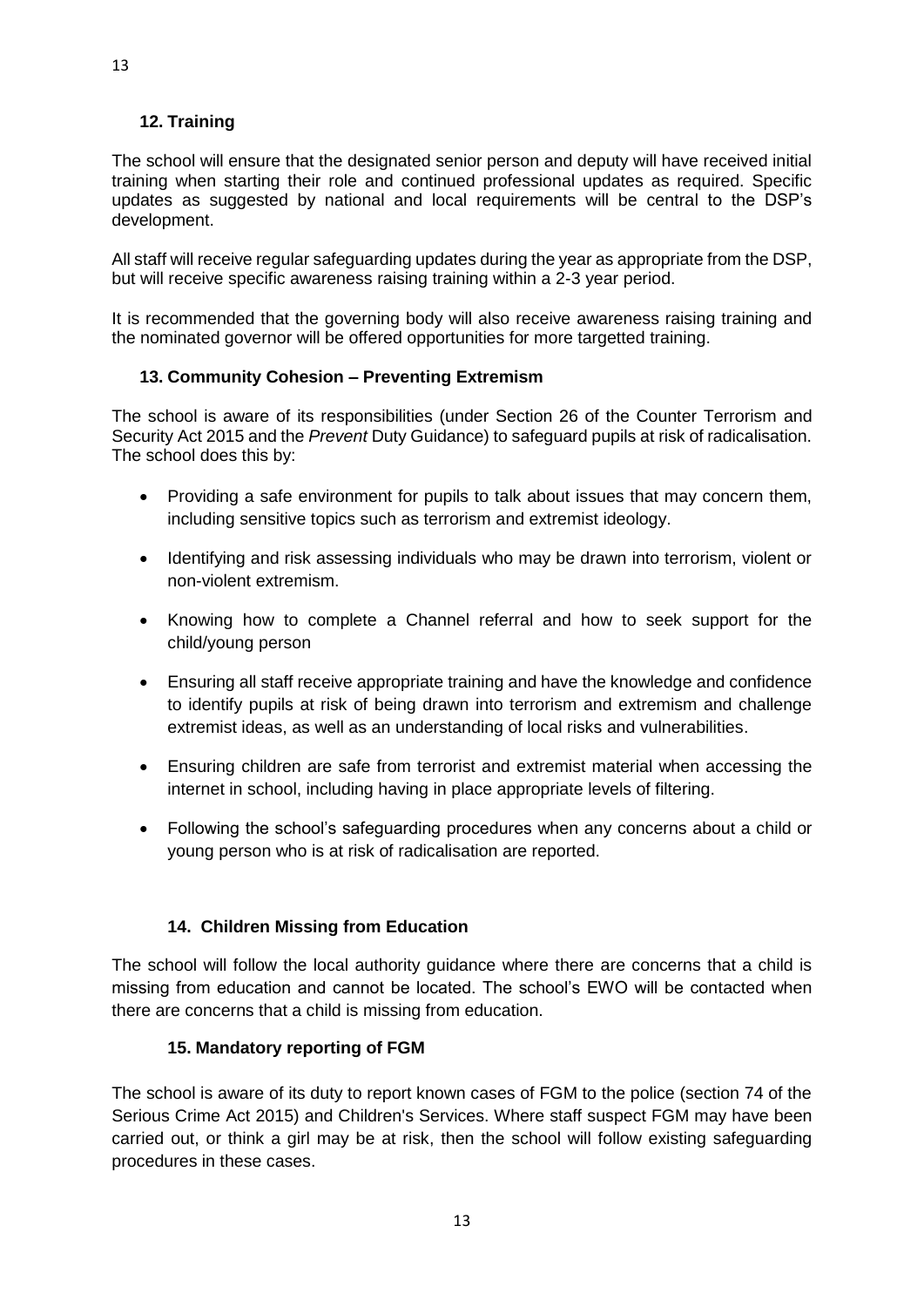**A) What to do if a child tells you they have been abused by a member of staff or any adult working with children.** 

**If an allegation of abuse is made against a member of staff or any adult working with children this must be reported to the Head Teacher without delay**. If the concern is about the Head Teacher this must be reported to the Chair of Governors. If in doubt you can contact the Council's Education Safeguarding Officer for guidance and advice or the Children's Services Duty and Assessment Team (see contact details below).

#### **B) What to do if a child tells you they have been abused by someone other than a member of staff:**

A child may confide in any member of staff and may not always go to a member of the teaching staff. Staff to whom an allegation is made should remember:

- Yours is a listening role, do not interrupt the child when they are freely recalling events. Limit any questions to clarifying your understanding of what the child is saying. Any questions should be framed in an open manner so not to lead the child;
- **You have a duty to report safeguarding concerns to the school's Designated Safeguarding Person (DSP) straight away (or in their absence, their Deputy), to inform them of what has been disclosed. In the unlikelihood of both being absent seek out the most senior person in the school**;
- Make a note of the discussion, as soon as is reasonably practical (but within 24 hours) to pass on to the school's DSP. The note which should be clear in its use of terminology should record the time, date, place, and people who were present and should record the child's answers/responses in exactly the way they were said as far as possible. This note will in most cases be the only written record of what has been disclosed, and as it is the initial contact, an important one in the child protection process. Remember, your note of the discussion may be used in any subsequent formal investigation and or court proceedings. It is advised that you retain a copy in a safe place;
- Do not give undertakings of absolute confidentiality. (see note following this section for more details) You will need to express this in age related ways to the child as soon as appropriately possible during the disclosure. This may result in the child 'clamming up' and not completing the disclosure, but you will still be required to share the fact that they have a shared a concern with you to the DSP. Often what is initially shared is the tip of an iceberg;
- That a child may be waiting for a case to go to criminal court, may have to give evidence or may be awaiting care proceedings.
- The decision as to whether to report the concern to Children's Services rests with the DSP. However, any practitioner can make a report to Children's Services if they feel this is necessary. You may have a future role in terms of supporting or monitoring the child, contributing to an assessment or implementing a care and support plan. You can ask the DSP for an update on any referrals, but they are restricted by procedures and confidentiality and may be limited in their response. The level of feedback will be on a need to know, but whatever is shared is strictly confidential and not for sharing with others.

#### **C) What to do if you have safeguarding concerns about a child but there is no direct disclosure of abuse.**

All safeguarding concerns must be passed on to the DSP who can advise on any action/support needed. Actions may include: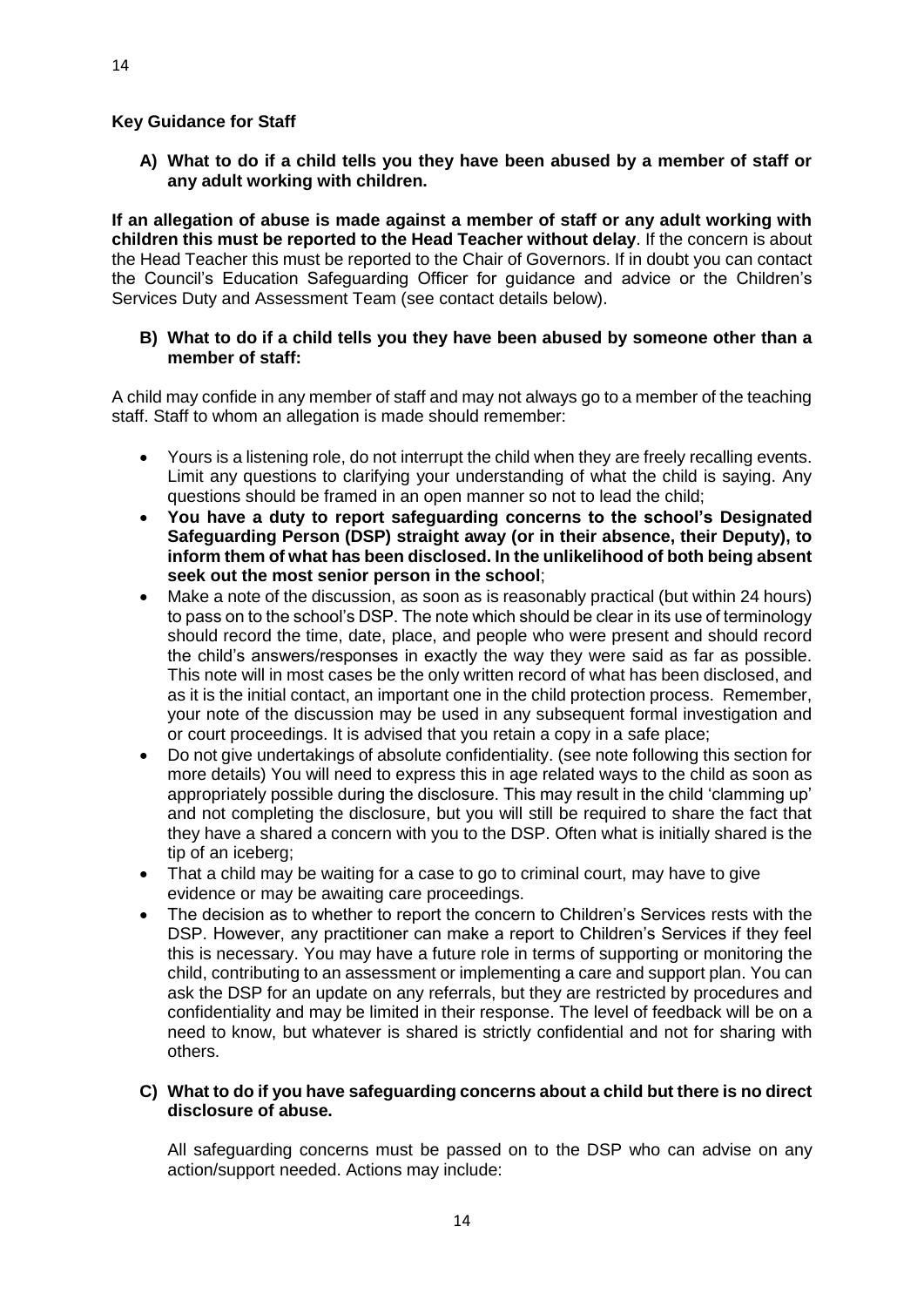- talking to the child about your concerns (all questions should be open questions) and offering support
- talking to parents/carers about your concerns
- offering school-based support/independent counselling
- seeking consent for a referral to early intervention services (Families First)
- making a report to Children's Services.

#### **Confidentiality**

Our school and staff are fully aware of confidentiality issues if a child divulges that they are being or have been abused. A child may only feel confident to confide in a member of staff if they feel that the information will not be divulged to anyone else. However, all education staff have a professional duty to share relevant information about the protection of children with the designated statutory agencies when a child is experiencing child welfare concerns.

It is important that each member of staff deals with this sensitively and explains to the child that they must inform the appropriate people who can help the child, but they will only tell those who need to know in order to be able to help. Staff should reassure the child and tell them that their situation will not be common knowledge within the school. Be aware that it may well have taken significant courage on the part of the child to disclose the information and they may also be experiencing conflicting emotions, involving feelings of guilt, embarrassment, disloyalty (if the abuser is someone close) and hurt.

Remember the pastoral responsibility of the Education Service. Ensure that only those with a professional involvement, i.e. the DSP and Headteacher, have access to child protection records. At all other times, they should be kept securely locked and separate from the child's main file.

**The Designated Safeguarding Person** at this school is:

…………………………………..

**The Deputy Designated Safeguarding Person** at this school is:

…………………………………..

**The Designated Governor** for safeguarding at this school is:

…………………………………..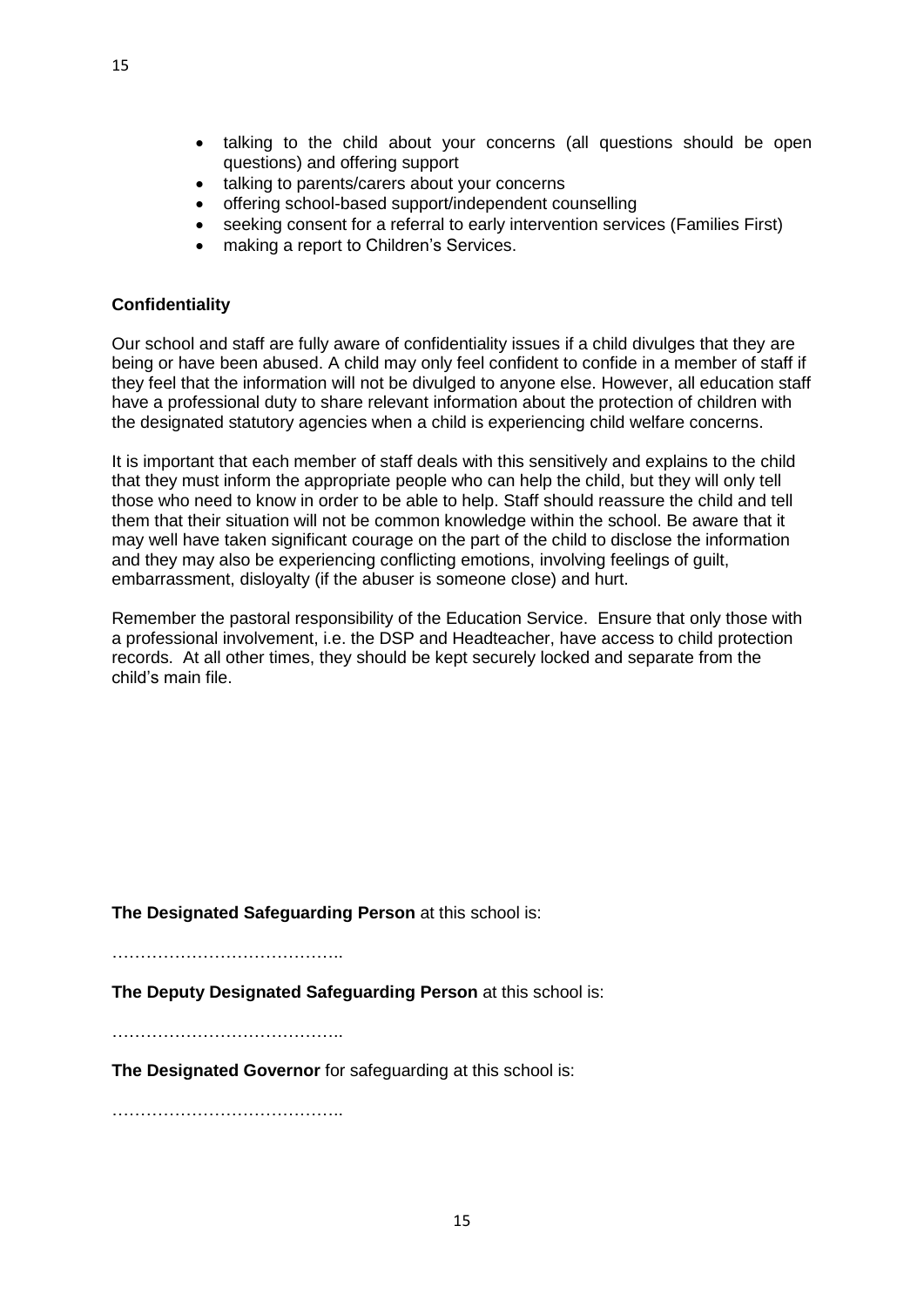**The Council's Education Safeguarding Officer** is: and can be contacted by: e-mail: phone:

**Children's Services** can be contacted as follows: Safeguarding Hub 01633 656656 Out of Hours Duty Team 0800 3284432

#### **The Council's Prevent Lead** is: and can be contacted by: e-mail: phone:

**This policy was updated on** \_\_\_\_\_\_\_\_\_\_\_\_ **by** \_\_\_\_\_\_\_\_\_\_\_\_\_\_\_\_\_\_

**This policy was presented and accepted by the Governing Body on** \_\_\_\_\_\_\_\_\_\_\_

**Staff were made aware of this policy and or updates on** \_\_\_\_\_\_\_\_\_\_

**This policy will be reviewed on** \_\_\_\_\_\_\_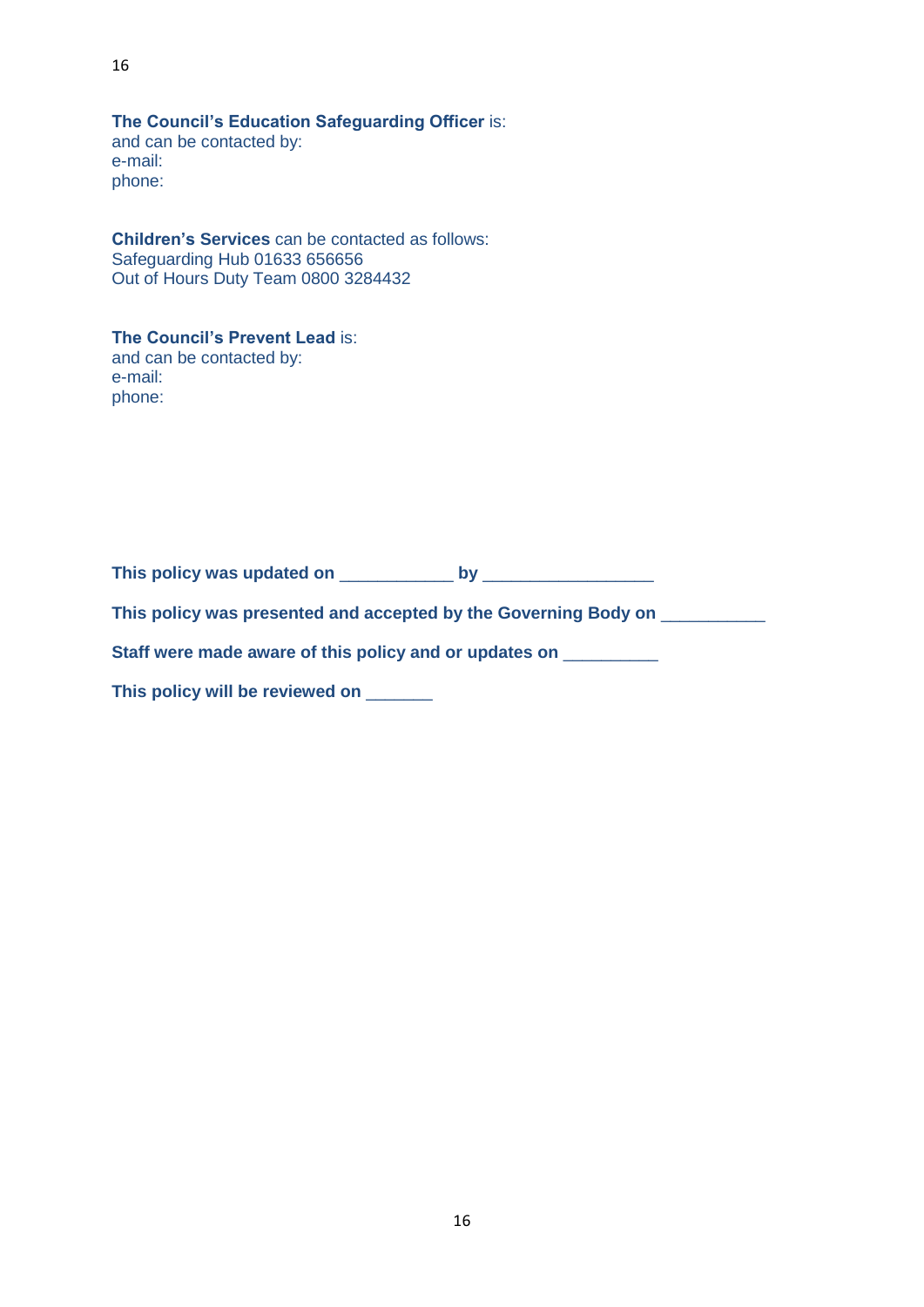#### **Associated Policies, Guidance and Advice**

- **[Wales Safeguarding Procedures](https://eur03.safelinks.protection.outlook.com/?url=https%3A%2F%2Fsafeguarding.wales%2F&data=02%7C01%7Cjanice.dent%40newport.gov.uk%7C75b25b2cb1e940cf022708d821bbb903%7C2c4d0079c52c4bb3b3cad8eaf1b6b7d5%7C0%7C1%7C637296437451936515&sdata=gffkEmE8lWq5Qi2DhI1E3uxA435f9A4KrAtk%2FuulOZQ%3D&reserved=0) for Children and Adults at risk of abuse and harm (2019)**
- Keeping Learners Safe: The role of local authorities, governing bodies and proprietors of independent schools under the Education Act 2002
- [https://gov.wales/sites/default/files/publications/2021-03/kls-the-role-of-local](https://gov.wales/sites/default/files/publications/2021-03/kls-the-role-of-local-authorities-governing-bodies-and-proprietors-of-independent-schools-under-the-education-act.pdf)[authorities-governing-bodies-and-proprietors-of-independent-schools-under-the](https://gov.wales/sites/default/files/publications/2021-03/kls-the-role-of-local-authorities-governing-bodies-and-proprietors-of-independent-schools-under-the-education-act.pdf)[education-act.pdf](https://gov.wales/sites/default/files/publications/2021-03/kls-the-role-of-local-authorities-governing-bodies-and-proprietors-of-independent-schools-under-the-education-act.pdf)

#### All relevant safeguarding information can be found at **gov.wales/pupil-inclusion-wellbeing-behaviour-and-attendance/safeguarding**

| Iwvodraeth Cymru                                                                                   | Cymraeg | Q |  |  |
|----------------------------------------------------------------------------------------------------|---------|---|--|--|
| >> Coronavirus (COVID-19) guidance<br>All of Wales is at alert level 2. Read the current quidance. |         |   |  |  |
| <b>Home &gt; Education and skills &gt;</b> Pupil inclusion, wellbeing, behaviour and attendance    |         |   |  |  |
| <b>SUB-TOPIC</b><br>Pupil inclusion, wellbeing, behaviour and<br>attendance                        |         |   |  |  |

#### **This includes:**

- Safeguarding in Education: handling allegations of abuse against teachers and other staff
- Disciplinary and dismissal procedures for school staff
- [Peer sexual abuse, exploitation and harmful sexual behaviour:](https://gov.wales/peer-sexual-abuse-exploitation-and-harmful-sexual-behaviour) how to prevent and respond to peer sexual abuse, exploitation and harmful sexual behaviour, including digital abuse and exploitation.
- Responding to issues of self-harm and thoughts of suicide in young people.
- [Female genital mutilation:](https://gov.wales/female-genital-mutilation) Letter to schools about helping to stop female genital mutilation and how to help girls at risk.
- Safe and effective intervention: Use of reasonable force and searching for weapons
- Good Practice Guide: A Whole Education Approach to Violence against Women, Domestic Abuse and Sexual Violence in Wales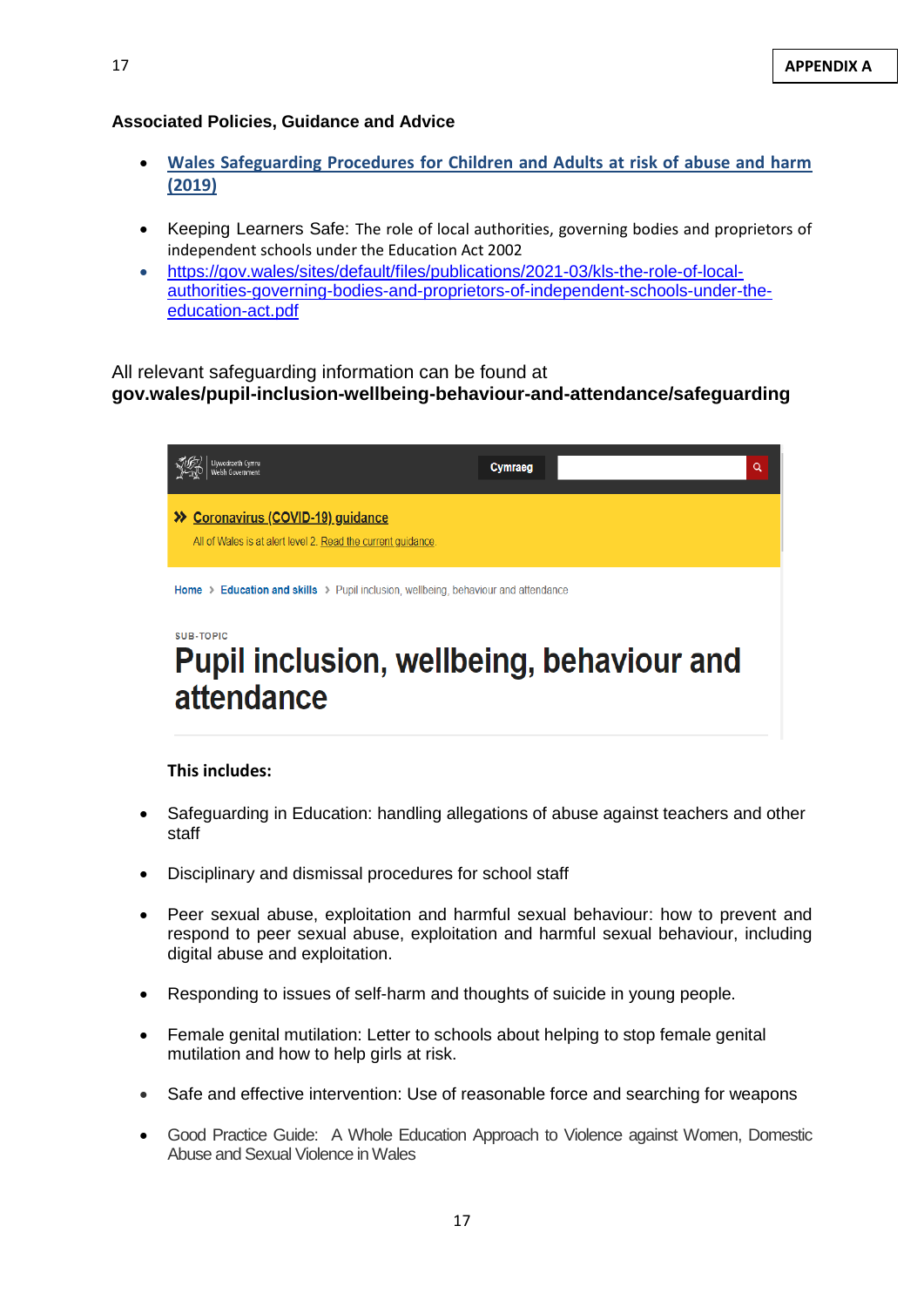- Children Missing from Education WG circular 002/2017 (replaces circular 006/2010)
- **The latest on-line safety/digital resilience guidance can be found at:** <https://hwb.gov.wales/zones/keeping-safe-online/>
- Guidance for schools on the causes of violent extremism and preventative measures

Channel Guidance: <https://www.gov.uk/government/publications/channel-guidance>

Prevent Duty Guidance: https://www.gov.uk/government/publications/prevent-duty[guidance](https://www.gov.uk/government/publications/prevent-duty-guidance)

#### **Other relevant legislation:**

- The Children Act 2004
- The Education Act 2002
- The Education Act 2011
- The Human Rights Act 1998
- The Data Protection Act 1998
- The Children Act 1989
- Social Services and Well-being (Wales) Act 2014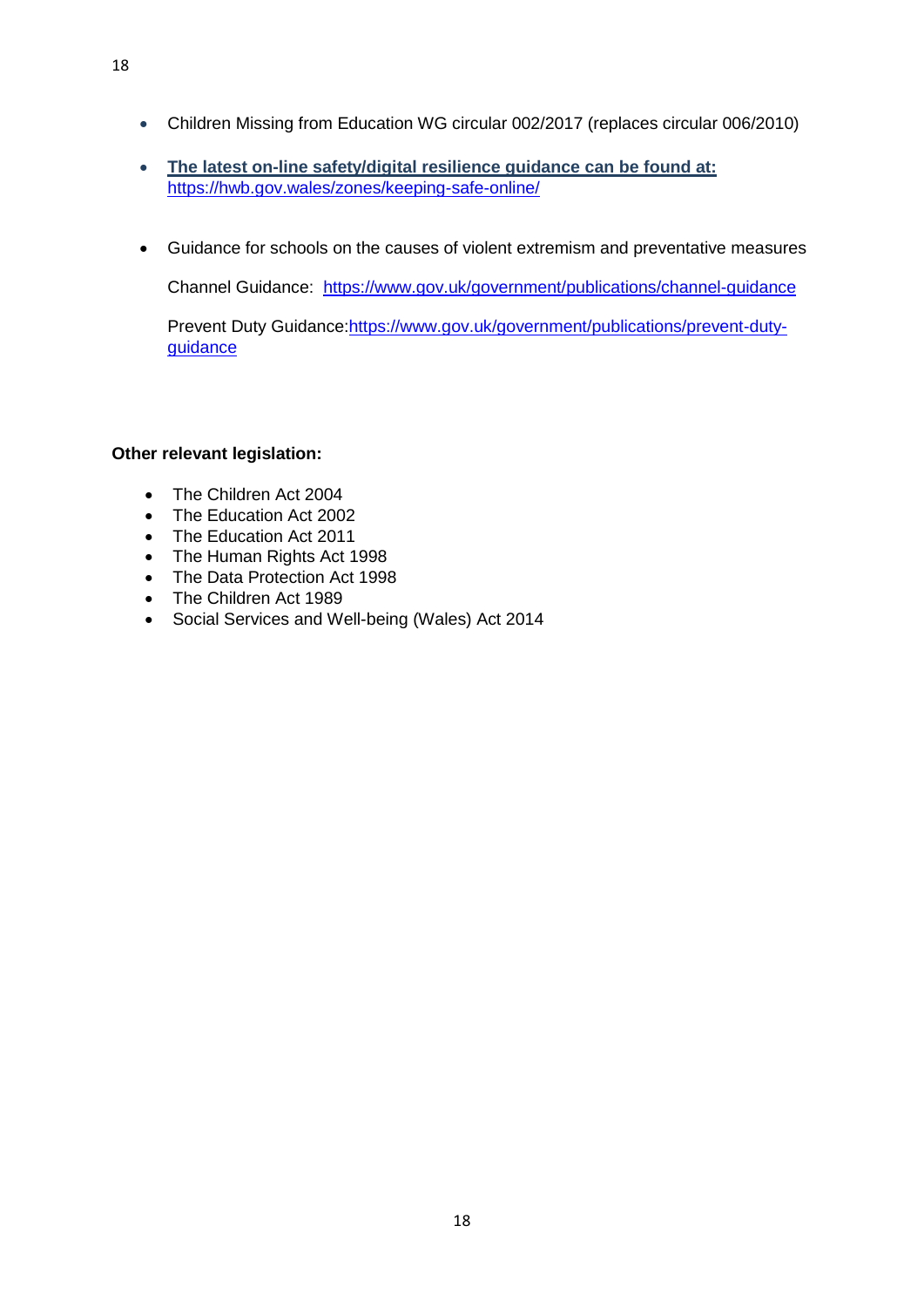## **Types of harm**

The following is a non-exhaustive list of examples for each of the categories of harm, abuse and neglect included in [Vol 5 Working Together to Safeguard People: Volume 5 –](https://socialcare.wales/hub/statutory-guidance) Handling [Individual Cases to Protect Children at Risk](https://socialcare.wales/hub/statutory-guidance) (*Social Services & Wellbeing Act 2014)*

- **[physical abuse](https://safeguarding.wales/chi/c1/c1.p4.html#tooltip)** hitting, slapping, over or misuse of medication, undue restraint, or inappropriate sanctions;
- **emotional/psychological abuse** threats of harm or abandonment, coercive control, humiliation, verbal or racial abuse, isolation or withdrawal from services or supportive networks, witnessing abuse of others
- **sexual abuse** forcing or enticing a child or young person to take part in sexual activities, whether or not the child is aware of what is happening, including: physical contact, including penetrative or non-penetrative acts; non-contact activities, such as involving children in looking at, or in the production of, pornographic material or watching sexual activities or encouraging children to behave in sexually inappropriate ways;
- **[financial abuse](https://safeguarding.wales/chi/c1/c1.p4.html#tooltip)** this category will be less prevalent for a child but indicators could be:
- $\triangleright$  not meeting their needs for care and support which are provided through direct payments; or complaints that personal property is missing.
- **neglect** failure to meet basic physical, emotional or psychological needs, which is likely to result in impairment of health or development.

Risk from other actual or potential harm to a child or young person may also result from:

- [Criminal exploitation such as county lines \(CCE\)](https://safeguarding.wales/chi/c6/c6.p1.html)
- [Child sexual exploitation](https://safeguarding.wales/chi/c6/c6.p10.html)
- [Radicalisation](https://safeguarding.wales/chi/c6/c6.p6.html)
- **[Female genital mutilation](https://safeguarding.wales/chi/c6/c6.p2.html)**
- [Modern slavery](https://safeguarding.wales/chi/c6/c6.p3.html)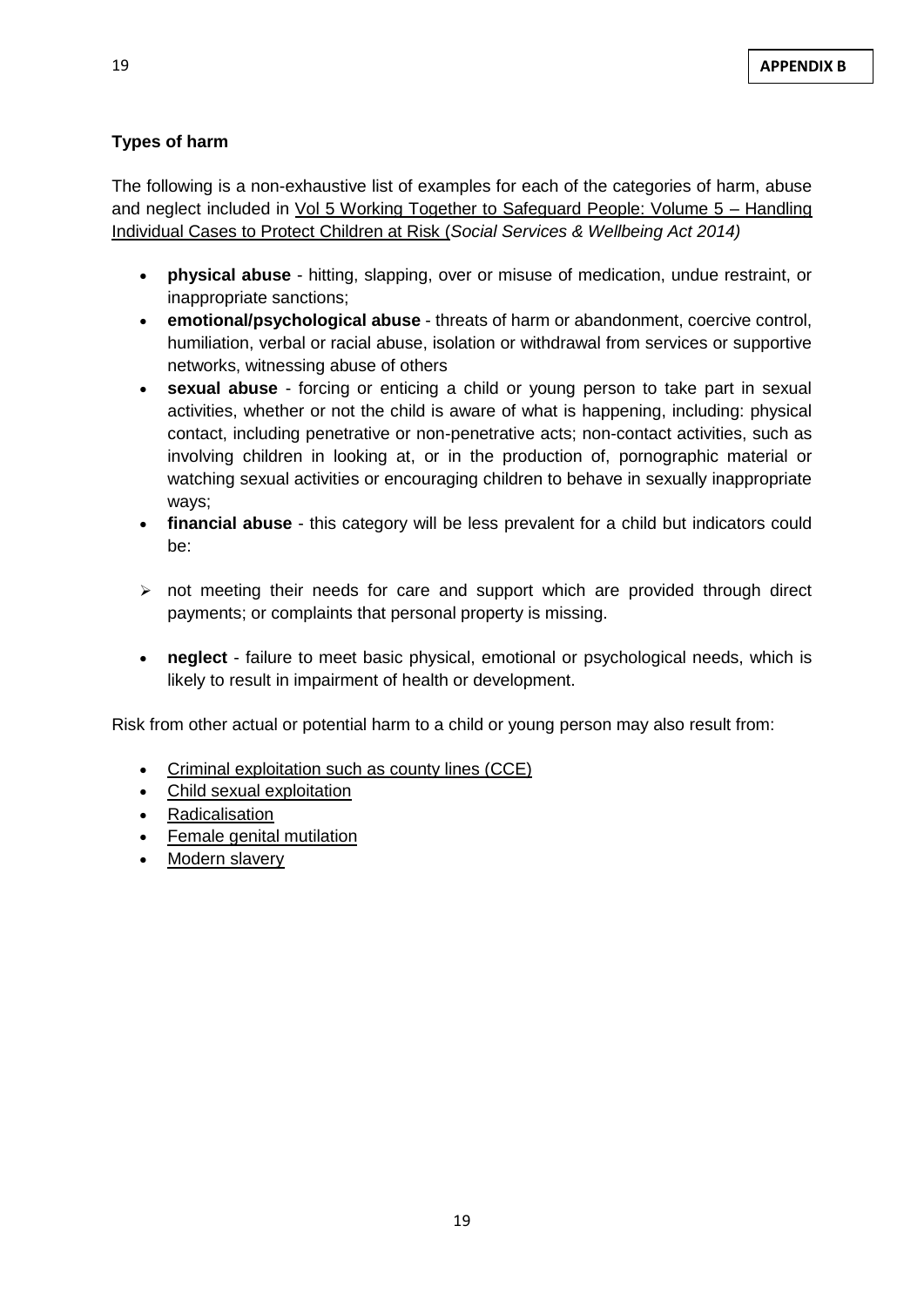#### **Transfer of pupil safeguarding records**

#### **PART 1: To be completed by sending school**

- ➢ When you know that a child on the CP register (or where there are safeguarding concerns) is moving schools contact the DSP at the receiving school within 2 days of the child leaving your school to share information.
- ➢ Please ensure that the safeguarding file is passed to the Designated Senior Person at the receiving school **using a secure method of delivery** with Part 1 of this form completed. It should be marked as 'confidential for the attention of the DSP only'.
- $\triangleright$  The file should be transferred within 10 working days
- ➢ You are advised to keep a copy of this form for your own records.

| NAME OF CHILD                                                               |  |
|-----------------------------------------------------------------------------|--|
| DOB:                                                                        |  |
| NAME OF SCHOOL<br><b>SENDING SAFEGUARDING</b><br>FILE:                      |  |
| <b>ADDRESS OF</b><br><b>SENDING SCHOOL:</b>                                 |  |
| DATE FILE SENT:                                                             |  |
| <b>NAME OF</b><br><b>DESIGNATED SENIOR PERSON</b><br>(DSP)FOR SAFEGUARDING: |  |
| <b>METHOD OF</b><br><b>DELIVERY:</b>                                        |  |
| SIGNATURE:                                                                  |  |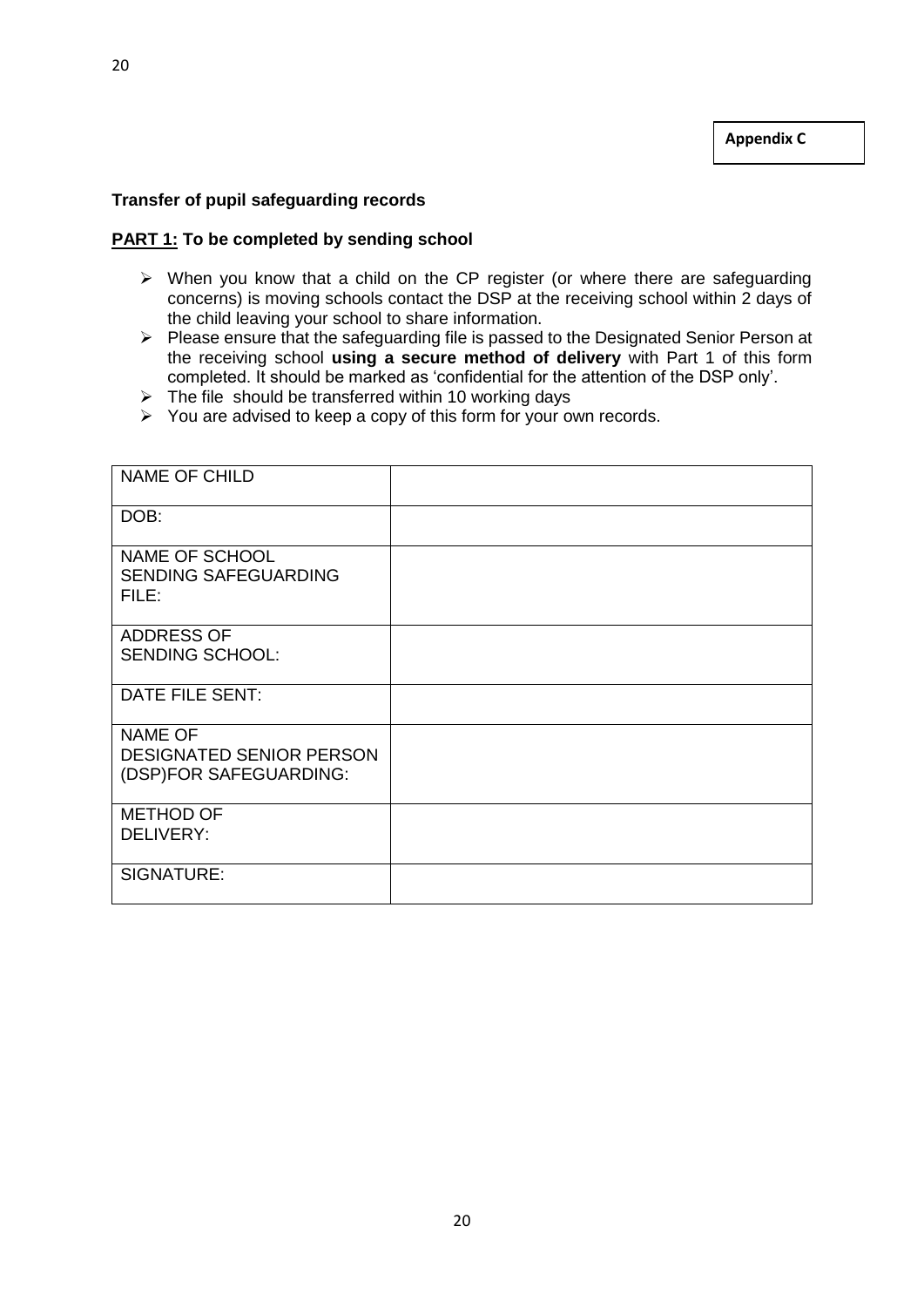#### **PART 2: To be completed by receiving school**

- ➢ Please complete and return this form to the DSP listed in Part 1 above.
- ➢ If you choose to return this form electronically, please ensure this is completed securely.
- $\triangleright$  You are advised to keep a copy of this form for your own reference.
- $\triangleright$  The safeguarding file should be stored securely, and away from the main pupil file.

| NAME OF SCHOOL<br><b>RECEIVING FILE:</b>                                   |  |
|----------------------------------------------------------------------------|--|
| ADDRESS:                                                                   |  |
| <b>DATE RECEIVED:</b>                                                      |  |
| NAME OF DESIGNATED<br><b>SENIOR PERSON (DSP)</b><br><b>RECEIVING FILE:</b> |  |
| IS THE FILE INTACT ON<br><b>RECEIPT?</b>                                   |  |
| <b>SIGNATURE</b>                                                           |  |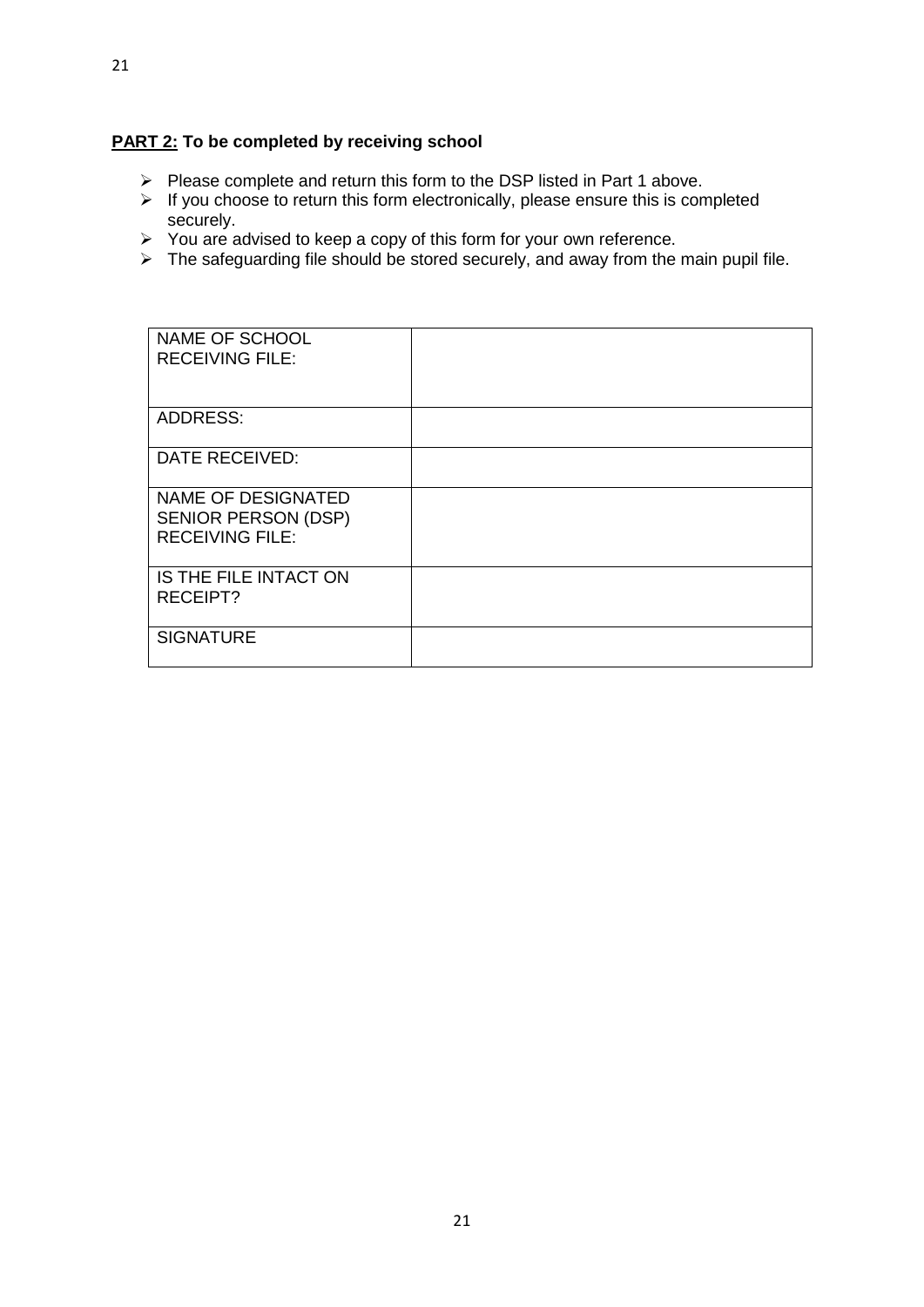**APPENDIX D**

# **PROFESSIONAL ALLEGATIONS/CONCERNS**

**This Flowchart should be used as a brief checklist of procedure for allegations/concerns regarding any practitioner in a school.** 

• Detailed procedures are outlined in the Safeguarding Procedures for Children and Adults at risk of abuse and neglect 2019